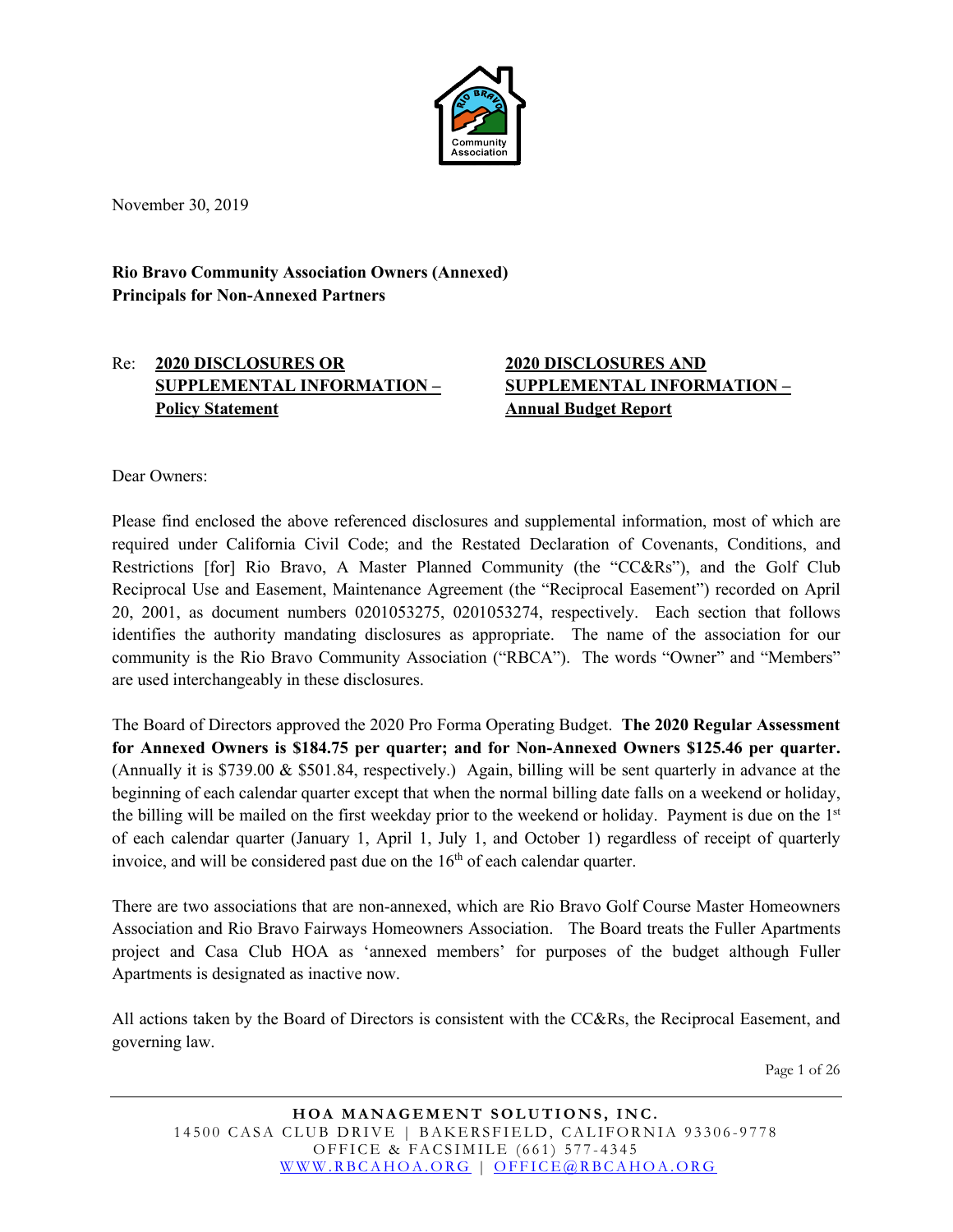

All Owners are invited to the Board of Directors meetings, which are set forth in the enclosed 2020 Calendar of Events for RBCA. Please refer to [www.rbcahoa.org](http://www.rbcahoa.org/) for meeting updates, agendas, meeting minutes, governing documents, Security Gate Protocols, fee schedules, policies and procedures, and much more.

Meeting agendas will be posted at the Security Gate Guard Station a week prior to the meeting but in no case less than four days prior to the meetings. Meeting minutes will be posted within 30 days of the meeting. Meetings are generally held at Rio Bravo Country Club, 15200 Casa Club Drive, Bakersfield, California 93306, or the management office at 1430 Truxtun Avenue, Fifth Floor, Bakersfield, California 93301, unless otherwise designated.

The name, title, and term of your current Board of Directors are: Mark Hall, President; Fred Wiley, Vice President and Chief Financial Officer; and Phil Crosby, Secretary. The 2020 Board of Directors election is scheduled for December 18, 2019. The names of your 2020 Board of Directors will be mailed to you with the January First Quarter Reminder following the December 18, 2020, Annual Meeting & Election. In 2020, the Board of Directors will be adopting new Election Rules. Information about the new Election Rules will follow in the meeting notices.

Delegates for Subsidiary Associations represent Owners in the respective Subsidiary Association. There is a Delegate and an Alternate Delegate for each Subsidiary Association and / or Merchant Builder. The Alternate Delegate acts in absence of the Delegate. Generally, your Delegate represents a vote for each lot in your Subsidiary Association on Owner matters before the RBCA Board of Directors and provides critical input in all other matters. Owners within the Subsidiary Association annually elect Delegates. Delegates for Merchant Builders are usually appointed until all lots in the Subsidiary Association are sold to Owners and the transition from Merchant Builder to Owner is complete. It is important that you make your vote count in electing your respective Delegates to represent the mutual interests of your Subsidiary Association and RBCA.

RBCA Board of Directors can be any Member nominated by the Nominating Committee and elected by the Delegates.

If you are an annexed Member, you also belong to a Subsidiary Association that provides its own disclosures about your Subsidiary Association separate and distinct from Rio Bravo Community Association. Please note that RBCA's annual disclosures do not replace or supplement any required disclosures from any Subsidiary Association.

Page 2 of 26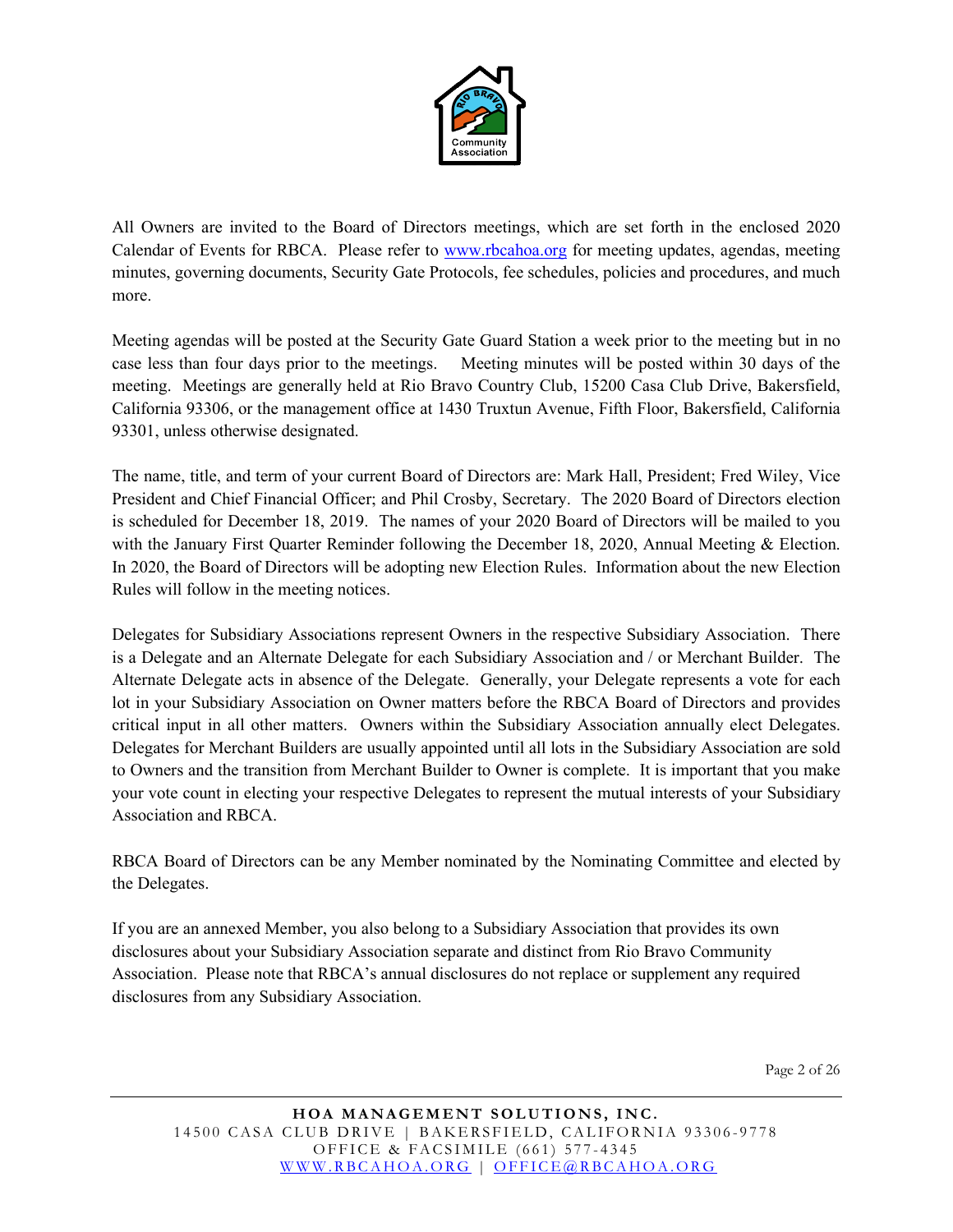

If you are a non-annexed Member, your homeowners' association has partnered with RBCA for purposes of full or partial cost-sharing. The purpose of this notice to you is to provide you the financial aspects of our combined cost-sharing.

These disclosures do not categorize any Merchant Builders or Subsidiary Associations not set forth in the 2020 Pro Forma Operating Budget as annexed or non-annexed.

The primary purpose of these disclosures is to provide you annual policy statements and budget reports by RBCA, so you understand why you pay assessments, how much you pay, and how the money is utilized by RBCA. The documents and information that follow provide additional details. You may express any comments you have regarding these disclosures by contacting RBCA.

Although an effort to ensure the accuracy of these disclosures was made, the Board of Directors reserves the right to correct, update, or otherwise modify these disclosures. References to California Civil Code sections are taken from the Condominium Bluebook and/or from the website[: www.davis-stirling.com.](http://www.davis-stirling.com/)

Ownership and development changes are dynamic and will likely change the makeup of the RBCA community. The RBCA Board will adapt its actions accordingly.

If you have any questions, please call, or email me. The contact information is listed below in this letterhead.

Respectfully submitted,

Mario Valenzuela, President HOA Management Solutions, Inc. for Rio Bravo Community Association

MV:

Enclosures

11-30-19 RBCA 2020 Annual Disclosures Final

Page 3 of 26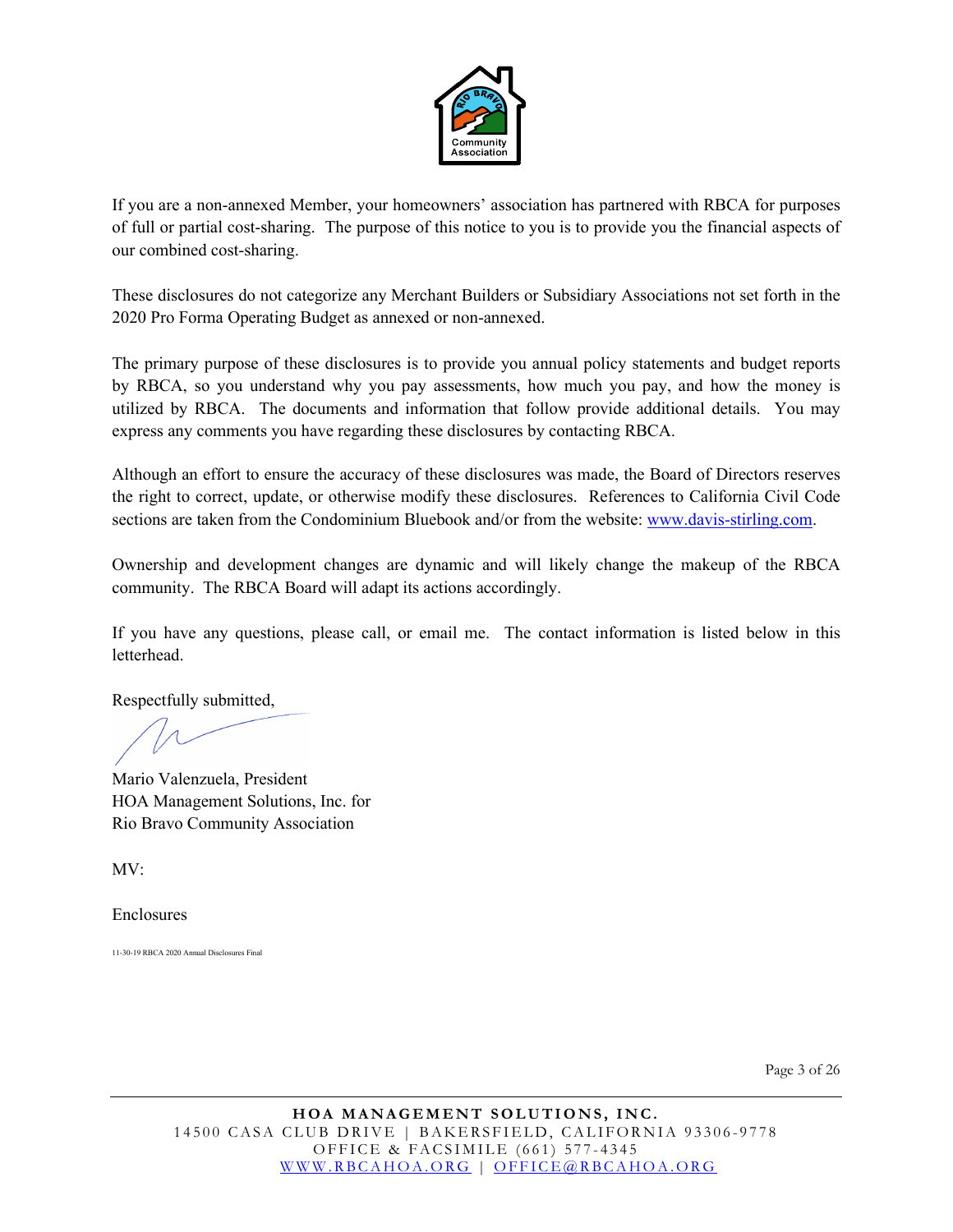

### **DISCLOSURES OR SUPPLEMENTAL INFORMATION – Policy Statement**

### • **Declaration, Articles & Bylaws (Governing Documents) Availability**

If requested by an Owner in writing, within 10 days, RBCA will provide a true and correct copy of the CC&Rs; Bylaws, and an Estoppel Certificate required under CC&Rs § 6.13(A)(5), or other related documents. There is a nominal fee for this request if a physical copy is desired. Complimentary copies are available online at [www.rbcahoa.org.](http://www.rbcahoa.org/)

#### • **Designated Recipient for Rio Bravo Community Association**

You are hereby notified pursuant to California Civil Code § 4035, that RBCA has designated HOA Management Solutions, Inc. to receive official communications on its behalf.

| Mailing Address                    | Physical Address* (Overnight Mail/Deliveries)     |
|------------------------------------|---------------------------------------------------|
| Rio Bravo Community Association    | HOA Management Solutions, Inc.                    |
| 14500 Casa Club Drive              | <b>Attention: Rio Bravo Community Association</b> |
| Bakersfield, California 93306-9506 | 1430 Truxtun Avenue, Fifth Floor                  |
|                                    | Bakersfield, California 93301-5243                |

\*Reception personnel are available during business hours. Appointments are encouraged for Management.

#### • **Right to Submit Second Address**

You are hereby notified pursuant to California Civil Code § 4040(b), that you have the right to designate a second address for purposes of receiving certain documents set forth in California Civil Code § 5300, Annual Budget Report; California Civil Code § 5650, Debt of Owner; Late Charges and Interest; and California Civil Code § 5710, Foreclosure Procedure. You must submit your request in writing.

#### • **Owner Requirement to Update Contact Information and Property Status**

You are hereby notified pursuant to California Civil Code  $\S$  4041 to provide an annual update to your contact information and property status. More specifically, your address or addresses to which notices from RBCA are to be delivered; An alternate or secondary address to which notices from RBCA are to be delivered; the name and address of your legal representative, if

Page 4 of 26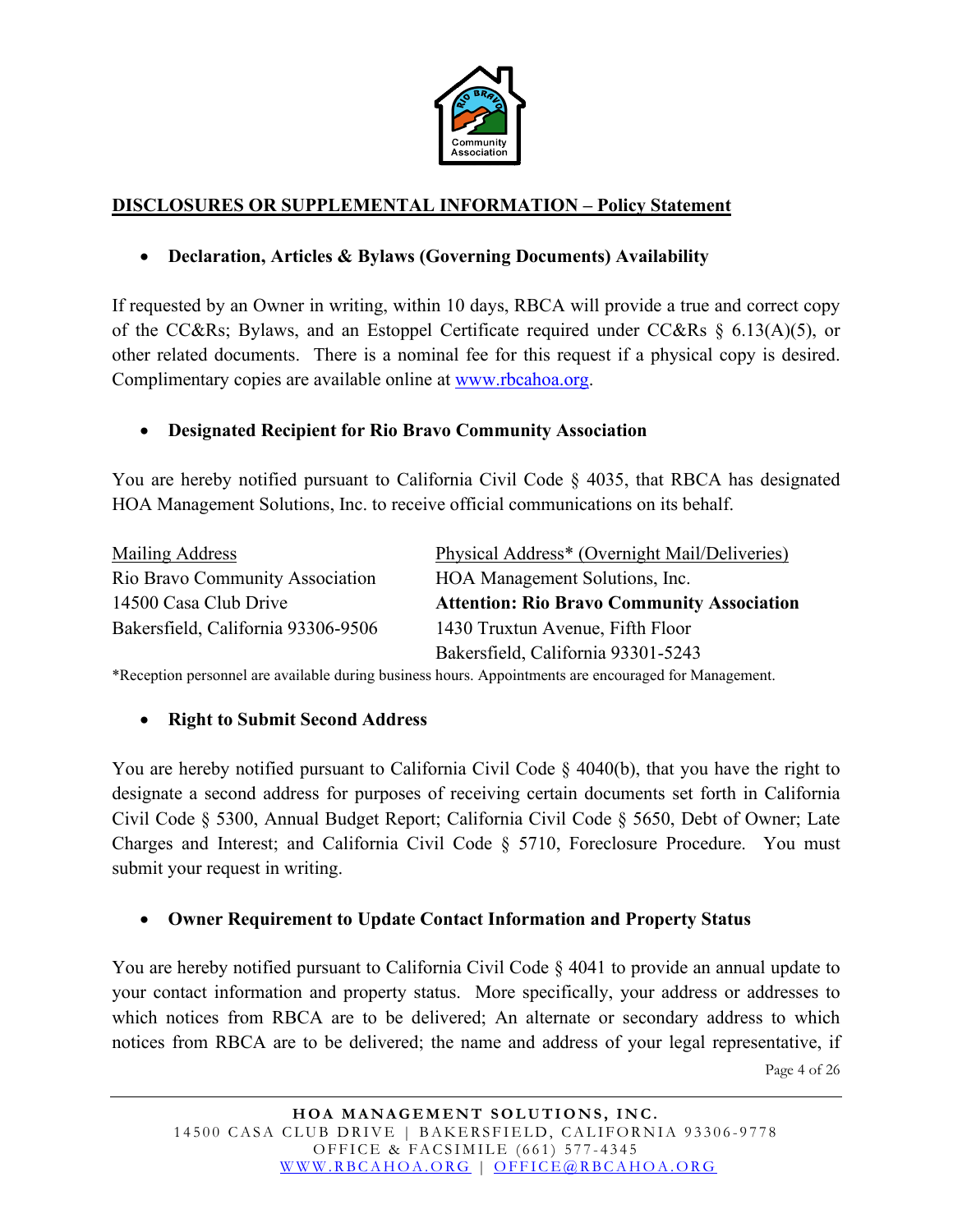

any, including any person with power of attorney or other person who can be contacted in the event of your extended absence; and the status of your property, such as whether you are the owner-occupier, the property is rented out, the parcel is developed but vacant, or if the parcel is undeveloped land.

# • **General Notice Location**

You are hereby notified pursuant to California Civil Code  $\S$  4045(a)(3), the location designated for posting of a general notice will be at the Security Guard Station at the main entry at 14500 Casa Club Drive, Bakersfield, California 93306-9506. Additionally, information and notices will be available online at [www.rbcahoa.org.](http://www.rbcahoa.org/)

# • **Right to Individual Delivery**

You are hereby notified pursuant to California Civil Code § 4040(b), that you have the right to have general notices delivered individually. Individual delivery includes first-class mail, postage prepaid, registered or certified mail, express mail, or overnight delivery by an express service carrier. If a recipient consents in writing, individual delivery includes E-mail, facsimile, or other electronic means. The consent may be revoked, in writing, by the recipient.

#### • **Right to Attend Meetings & Receive Minutes**

Every Member has the right to attend board meetings. Rio Bravo Community Association is a transparent organization that complies with Common Interest Development Open Meeting Act California Civil Code § 4900.

You have the right to receive copies of the Minutes pursuant to California Civil Code § 4950(b). Copies of all minutes, except executive sessions, are available to all Owners within (30) days of a meeting and are posted online at [www.rbcahoa.org](http://www.rbcahoa.org/) in the Documents tab. Additionally, in 2020 Rio Bravo Community Association will be adopting a new records retention policy. Additional information will follow in meeting notices.

#### • **Late & Delinquent Collection Policies**

You are hereby notified pursuant to California Civil Code § 5730 of the assessment collection policy, as follows:

Page 5 of 26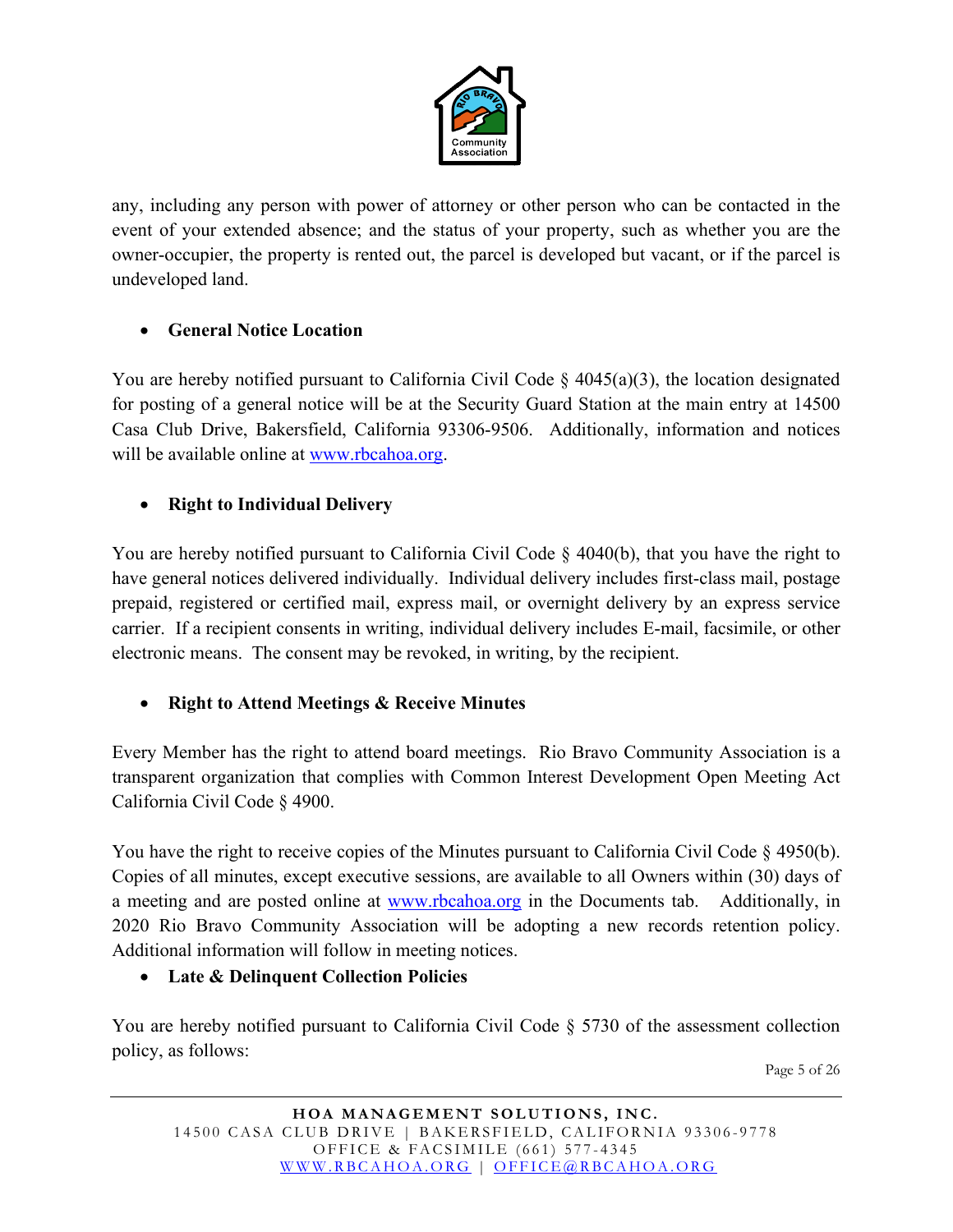

The Late & Delinquent Collection Policy statement is required each fiscal year under California Civil Code § 5310(a)(7) and CC&RS § 6.13(A)(4). This policy statement sets forth RBCA policies regarding late and delinquent collection and the enforcement of lien rights and other remedies for the default of assessments, as follows:

#### 1. Applicable Articles:

Article 8.12, 8.13, 8.14, 8.15, 8.16, and 8.17 set forth the detailed provisions of this Late & Delinquent Collection Policy.

### 2. Due Date:

Assessments are due on the first  $(1<sup>st</sup>)$  day of each billing period. In 2020, the billing period is at the beginning of each calendar quarter (January, April, July, and October). The billing period can change or be prorated at any time and is generally prorated by month. Changes occur when a weekend, holiday, or there is an incomplete billing on the regularly scheduled billing date. If there is a change to the billing period, you will be notified.

## 3. Late Policy:

Assessments are late if not received by the fifteenth  $(15<sup>th</sup>)$  of the month. After the  $15<sup>th</sup>$ , a late charge of ten dollars (\$10.00) or 10% applies, whichever is greater. Interest at the annual rate of 12% (or 1% per month) shall apply thirty (30) days after the due date.

# 4. Delinquent Policy:

RBCA may impose a lien against an Owner's parcel for delinquent assessments plus any costs of collection, including attorney's fees, late charges, and interest by notifying the Owner through Certified Mail of the delinquent assessment and providing an itemization of such.

The notification of delinquent policy enforcement must include the principal owed, attorney fees, late fees, reasonable costs of collection, the method of calculation, and collection practices utilized, but not limited to.

#### 5. Collection Policy:

After complying with the Delinquent Policy by recording an assessment lien for longer than thirty (30) days, RBCA may enforce the lien by foreclosure proceedings with all costs further incurred to be charged to the Owner.

Page 6 of 26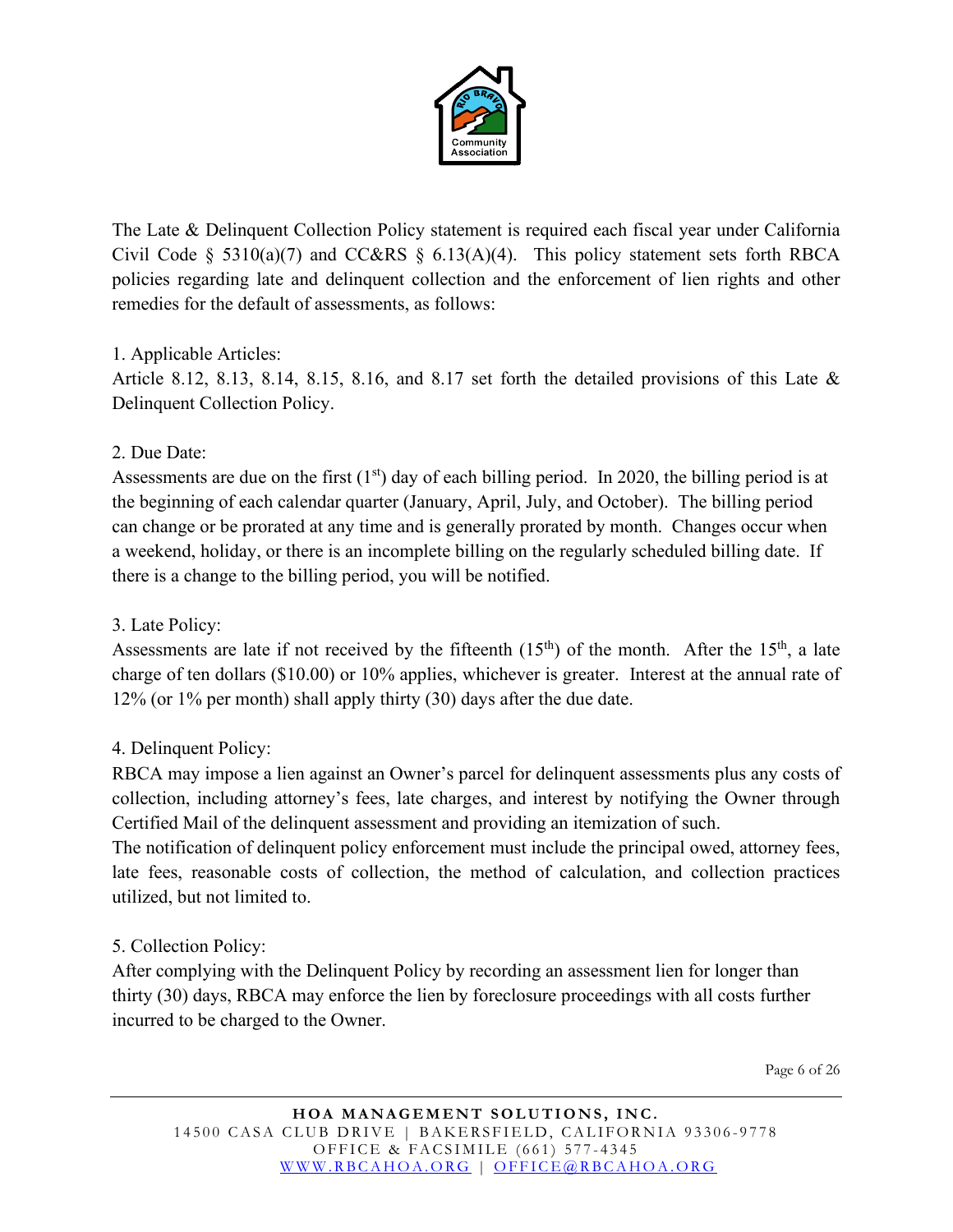

#### 6. Personal Liability:

All assessments, late charges, interest and costs of collection, including attorney fees, are the personal obligation of the Owner of the Property at the time of the assessment or other sums are levied according to California Civil Code § 5650(a).

#### 7. Returned Check Charges:

The return check charge shall be \$25 and then increases pursuant to California Civil Code § 1719 and shall be added to the account of any member whose check to the Association is returned dishonored by the member's bank.

#### 8. Waiver of Charges:

If a member's account becomes delinquent and the Association is required to incur certain charges due to the member's delinquency, the Association's policy is to not waive the delinquent member's payment to these charges. Other Association Members should not have to pay for the collection charges incurred due to an individual member's delinquency.

#### 9. Collection Timeline:

The following collection timeline will apply to delinquent accounts.

| NON-JUDICIAL FORECLOSURE COLLECTION TIMELINE                 |                                 |  |
|--------------------------------------------------------------|---------------------------------|--|
| Due Date (All dates applicable following quarterly billing.) | $1st$ Day                       |  |
| Past Due                                                     | $16th$ Day                      |  |
| Late Fee Imposed                                             | $16th$ Day                      |  |
| Late Reminder                                                | $25th$ Day                      |  |
| <b>AFTER 30-DAYS</b>                                         |                                 |  |
| Finance Charge Imposed                                       | 31 <sup>st</sup> Day            |  |
| Courtesy Call                                                | 31 <sup>st</sup> Day            |  |
| <b>Collection Monitoring</b>                                 | 31 <sup>st</sup> Day            |  |
| Monitoring Fee                                               | 31 <sup>st</sup> Day            |  |
| Pre-Lien Notice & IDR                                        | 35 <sup>th</sup> Day            |  |
| Courtesy Call                                                | $\overline{4}5^{\text{th}}$ Day |  |
| <b>AFTER 60-DAYS</b>                                         |                                 |  |
| Propose on Regular Meeting agenda                            | 30 days after Pre-Lien Notice   |  |
| Vote to lien in open session<br>During Regular Meeting       |                                 |  |
| Notate decision in minutes or writing                        | After Meeting                   |  |
| Record Lien                                                  | After Board vote                |  |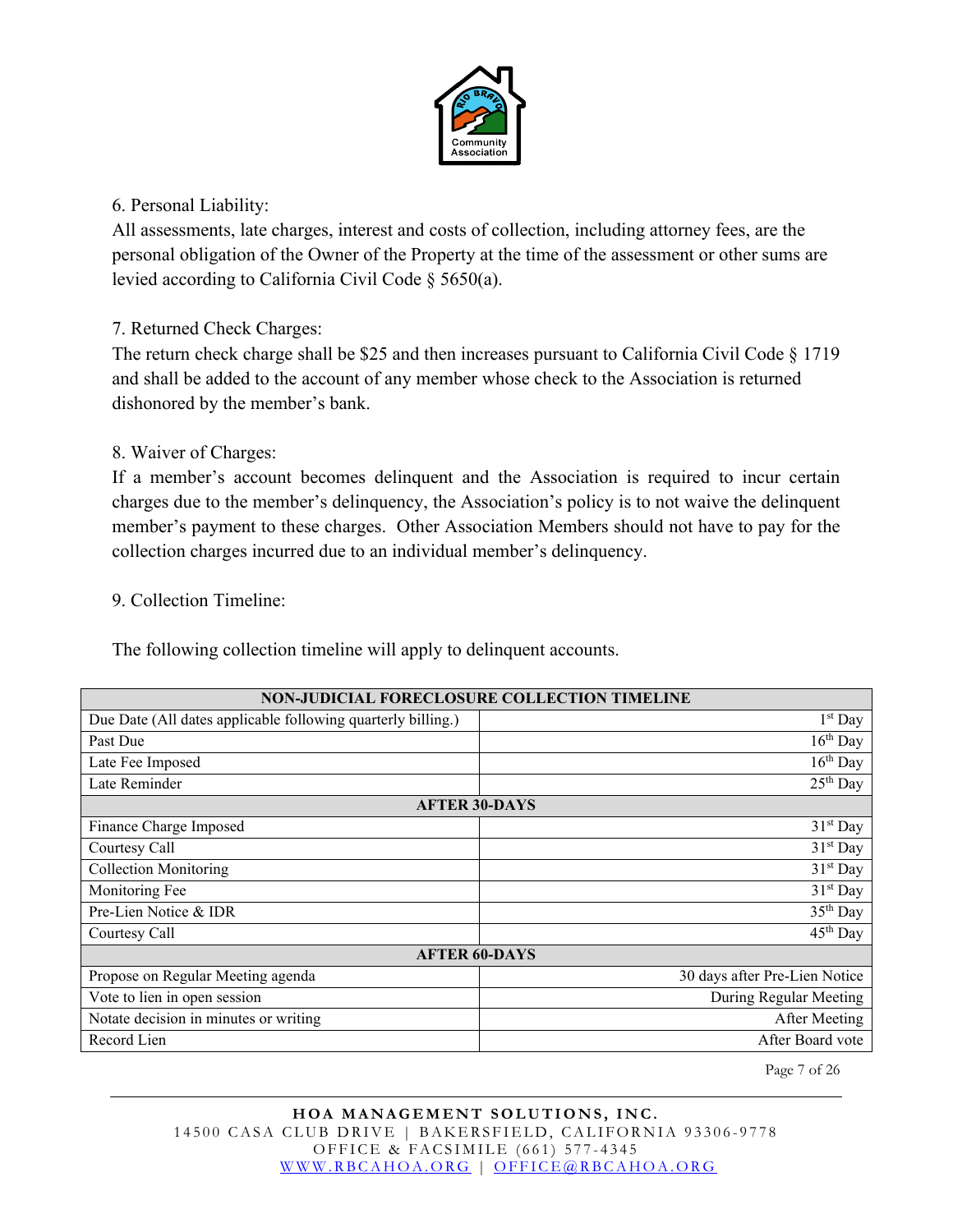

| Send Recorded Copy of Lien via Certified Mail              | Within 10 days after recording                       |  |
|------------------------------------------------------------|------------------------------------------------------|--|
| Set on Executive Meeting agenda                            | 30 days after recording lien                         |  |
| Vote to foreclose, NOD and NOS                             | During Executive Session                             |  |
| Notate decision in minutes or writing                      | After meeting                                        |  |
| <b>AFTER 100-DAYS</b>                                      |                                                      |  |
| 15-Day Notice of Intent to Foreclose                       |                                                      |  |
| <b>AFTER 120-DAYS</b>                                      |                                                      |  |
| Record Notice of Default                                   | Assessments must be at least \$1,800 or 12 months'   |  |
|                                                            | delinquent                                           |  |
| Send Recorded Copy of Notice of Default via Certified Mail | Within 10 days after recording                       |  |
| Personal Service of Recorded Notice of Default             | Immediately after recording, serve same as a Summons |  |
| <b>AFTER 160-DAYS</b>                                      |                                                      |  |
|                                                            |                                                      |  |
| Record Notice of Sale                                      | Must be 90 days after Notice of Default is recorded  |  |
| Publish and Post Notice of Sale                            | Must be done 3 weeks prior to sale                   |  |
| Sale Conducted                                             |                                                      |  |
| Record Certificate of Sale                                 | After Sale                                           |  |
| <b>AFTER 185-DAYS</b>                                      |                                                      |  |
| Mail copy of Certificate of Sale                           |                                                      |  |
| <b>AFTER 275-DAYS</b>                                      |                                                      |  |

In lieu of proceeding to a nonjudicial foreclosure sale against the property, the Board may elect to proceed with a judicial suit for collection of the delinquencies, including judicial foreclosure. All fees and costs associated with the foreclosure or judicial suit for collection shall be charged to the delinquent homeowner's account.

#### • **Assessment and Foreclosure Notice**

The following notice regarding assessments and foreclosure is required under California Civil Code § 5730 and 4040(b).

### **NOTICE** ASSESSMENTS AND FORECLOSURE

This notice outlines some of the rights and responsibilities of owners of property in common interest developments and the associations that manage them. Please refer to the sections of the Civil Code indicated for further information. A portion of the information in this notice applies

Page 8 of 26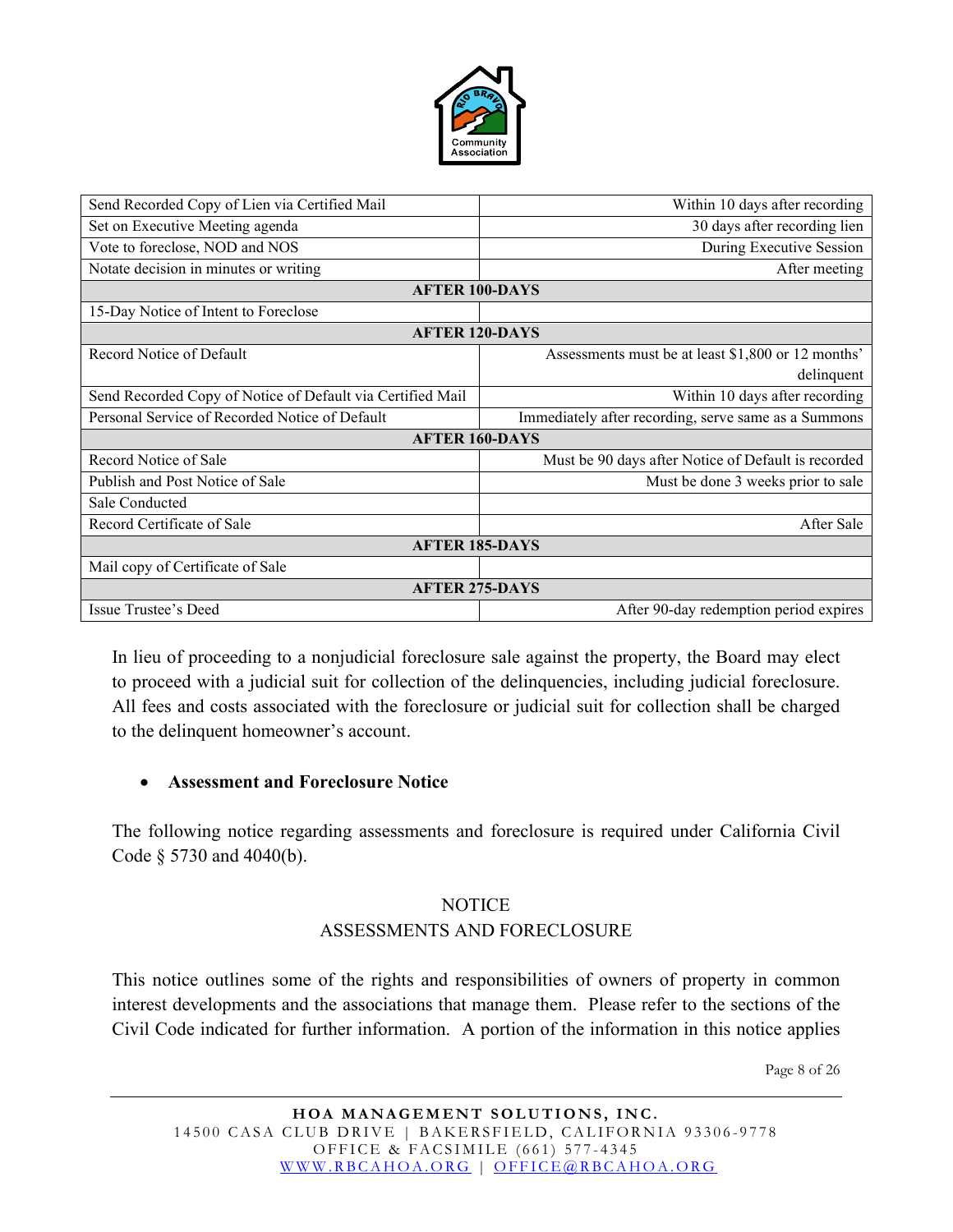

only to liens recorded on or after January 1, 2003. You may wish to consult a lawyer if you dispute an assessment.

#### ASSESSMENTS AND NONJUDICIAL FORECLOSURE

The failure to pay association assessments may result in the loss of an owner's property without court action, often referred to as nonjudicial foreclosure. When using nonjudicial foreclosure, the association records a lien on the owner's property. The owner's property may be sold to satisfy the lien if the lien is not paid. Assessments become delinquent 15 days after they are due, unless the governing documents of the association provide for a longer time.  $(\S_{\S} 5600(a),$ 5605(a), 5605(c) and 5650(a) of the Civil Code)

In a nonjudicial foreclosure, the association may recover assessments, reasonable costs of collection, reasonable attorney's fees, late charges, and interest. The association may not use nonjudicial foreclosure to collect fines or penalties, except for costs to repair common areas damaged by a member or a member's guests, if the governing documents provide for this. (§§ 5600(a), 5605(a), 5605(c) and 5650(a) of the Civil Code)

The association must comply with the requirements of  $\S$  5650(a) of the Civil Code when collecting delinquent assessments. If the association fails to follow these requirements, it may not record a lien on the owner's property until it has satisfied those requirements. Any additional costs that result from satisfying the requirements are the responsibility of the association. (§ 5650(a) of the Civil Code)

At least 30 days prior to recording a lien on an owner's separate interest, the association must provide the owner of record with certain documents by certified mail. Among these documents, the association must send a description of its collection and lien enforcement procedures and the method of calculating the amount. It must also provide an itemized statement of the charges owed by the owner. An owner has a right to review the association's records to verify the debt.  $(\S 5650(a)$  of the Civil Code)

If a lien is recorded against an owner's property in error, the person who recorded the lien is required to record a lien release within 21 days, and to provide an owner certain documents in this regard. (§ 5650(a) of the Civil Code) The collection practices of the association may be

Page 9 of 26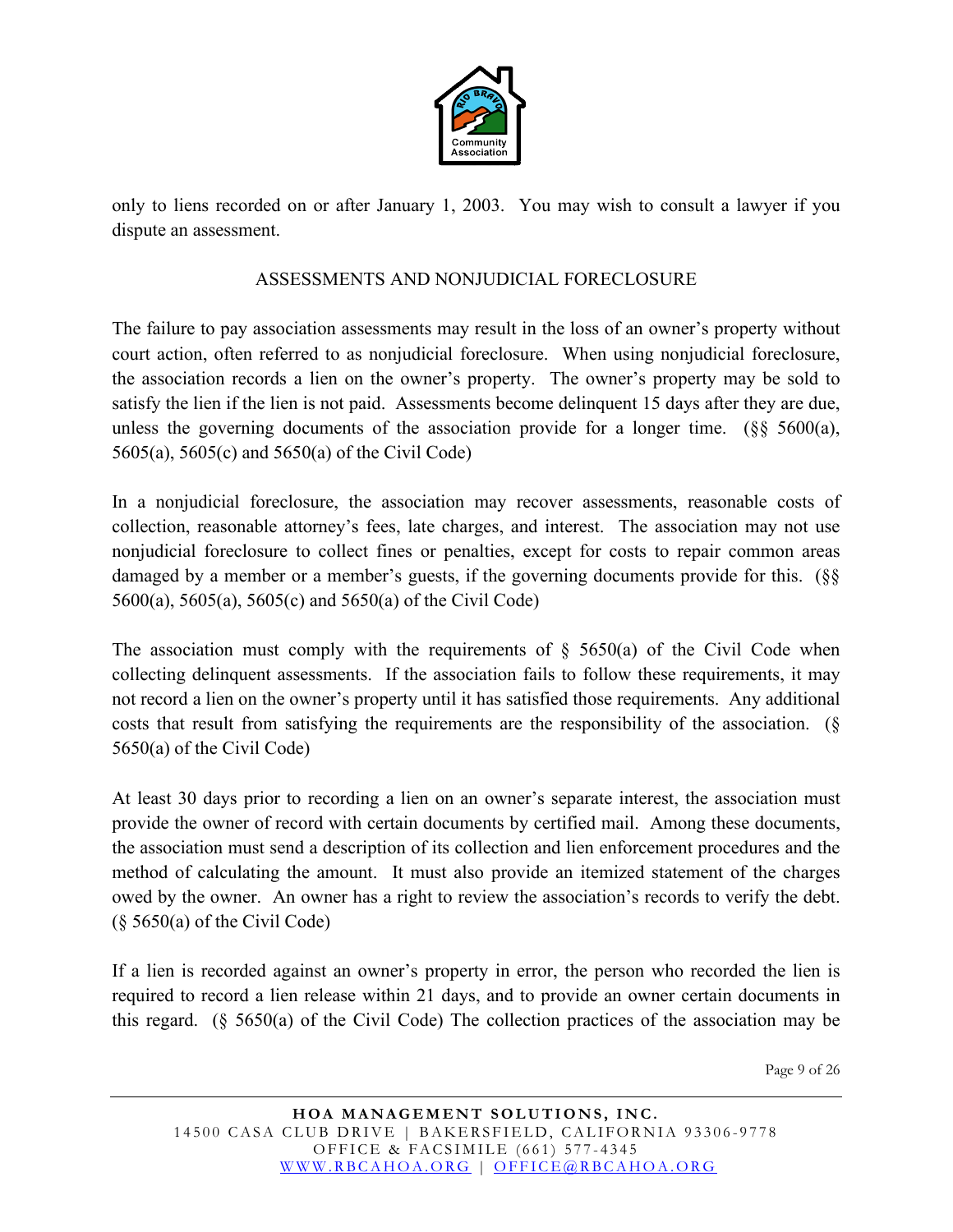

governed by state and federal laws regarding fair debt collection. Penalties can be imposed for debt collection practices that violate these laws.

#### PAYMENTS

When an owner makes a payment, he or she may request a receipt, and the association is required to provide it. On the receipt, the association must indicate the date of payment and the person who received it. The association must inform owners of a mailing address for overnight payments.  $(\S 5650(a)$  of the Civil Code)

An owner may dispute an assessment debt by giving the board of the association a written explanation and the board must respond within 15 days if certain conditions are met. An owner may pay assessments that are in dispute in full under protest, and then request alternative dispute resolution. (§ 5650(a) of the Civil Code)

An owner is not liable for charges, interest, and costs of collection, if it is established that the assessment was paid properly on time. (§ 5650(a) of the Civil Code)

#### • **Address for Overnight Payments**

You are hereby notified pursuant to California Civil Code § 5655 that the mailing address for overnight payment of assessments is:

> HOA Management Solutions, Inc. **Attention: Rio Bravo Community Association** 1430 Truxtun Avenue, Fifth Floor Bakersfield, California 93301-5243

#### • **Monetary Fine Policy**

Monetary Fine Policy disclosure is required under California Civil Code § 5850.

RBCA Monetary Fine Policy is fully detailed in Article 6.6 entitled Right To Impose Sanctions For Violations Of The Master Declaration. The Monetary Fine Policy schedule is as follows:

Page 10 of 26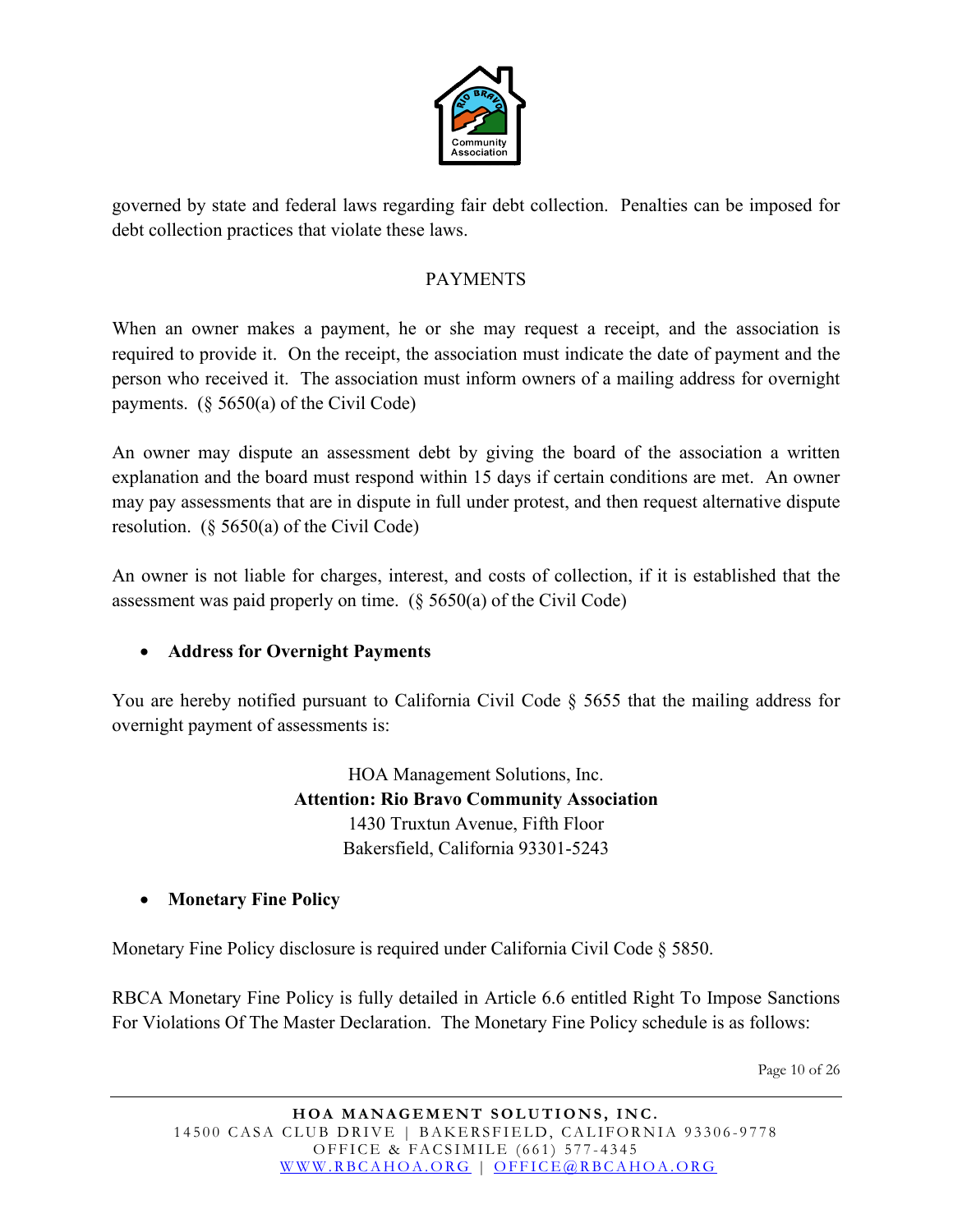

- 1. A Notice of Correction will be mailed to the last known address of record for an Owner; however, it may be physically delivered depending on the nature of violation;
- 2. A Notice of Correction and Sanction will be sent under the same procedure as Paragraph 1 but must include a First-Class mailing with a fine amount of \$50.00 and a description of the violation alleged, the procedure to be heard before the RBCA board, and if a hearing is held, the disposition of the RBCA board must be mailed within 15 days;
- 3. A Notice of Correction and Suspension of privileges to the Common Areas may be sent at the discretion of the RBCA board as an alternative to Paragraph 2 or in addition to Paragraph 2 provided the suspension does not exceed thirty (30) days;
- 4. RBCA may take those additional actions allowed under Article 6.6; and
- 5. RBCA may, at its sole discretion, apply this Monetary Fine Policy out of sequence depending on the actual circumstances at hand.

Please note: Special Assessments may be imposed for specific violations outlined in the CC&Rs.

• **Non-Compliance Complaint Policy** 

All complaints regarding non-compliance must be made in writing and signed by an Owner. The management company will dispose of all complaints and maintain such complaints private. The management company or any Owner may request the Board of Directors to address the complaint. The Board of Directors will conduct a hearing where the complaint may be reviewed and addressed.

• **Dispute Resolution Procedures Summary**

You are hereby notified pursuant to California Civil Code §§ 5965, 5850 of the dispute resolution procedures, as follows:

#### **Alternative Dispute Resolution Notice required under California Civil Code § 5965.**

Page 11 of 26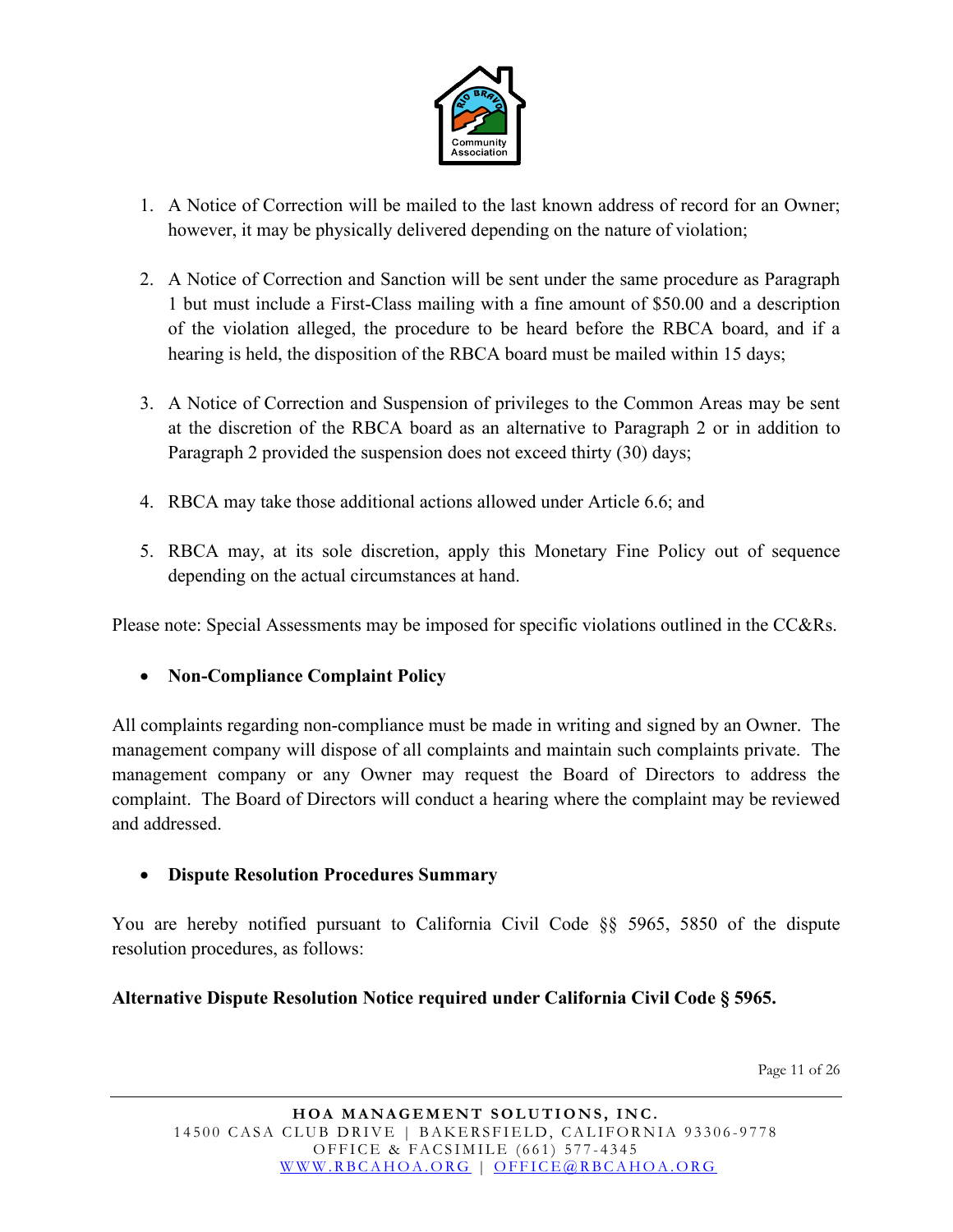

The Alternate Dispute Resolution requirements are set forth in detail in the CC&Rs § 6.13(A)(6). Notwithstanding the requirements of  $\S 6.13(A)(6)$ , an association or a member may not file an enforcement action in court unless the parties submit their dispute to alternative dispute resolution under § 6.13(A)(6) of the CC&Rs. Alternative dispute resolution does not apply to Small Claims actions and other limitations may apply.

"Failure of a member of the association to comply with the alternative dispute resolution requirements of § 5930 of the Civil Code may result in the loss of your right to sue the association or another member of the association regarding enforcement of the governing documents or the applicable law."

#### **Internal Resolution Procedure, California Civil Code § 5915.**

**"**5915. (a) This section applies in an association that does not otherwise provide a fair, reasonable, and expeditious dispute resolution procedure. The procedure provided in this section is fair, reasonable, and expeditious, within the meaning of this article.

 (b) Either party to a dispute within the scope of this article may invoke the following procedure:

 (1) The party may request the other party to meet and confer in an effort to resolve the dispute. The request shall be in writing.

 (2) A member of an association may refuse a request to meet and confer. The association may not refuse a request to meet and confer.

 (3) The association's board of directors shall designate a member of the board to meet and confer.

 (4) The parties shall meet promptly at a mutually convenient time and place, explain their positions to each other, and confer in good faith in an effort to resolve the dispute.

 (5) A resolution of the dispute agreed to by the parties shall be memorialized in writing and signed by the parties, including the board designee on behalf of the association.

 (c) An agreement reached under this section binds the parties and is judicially enforceable if both of the following conditions are satisfied:

Page 12 of 26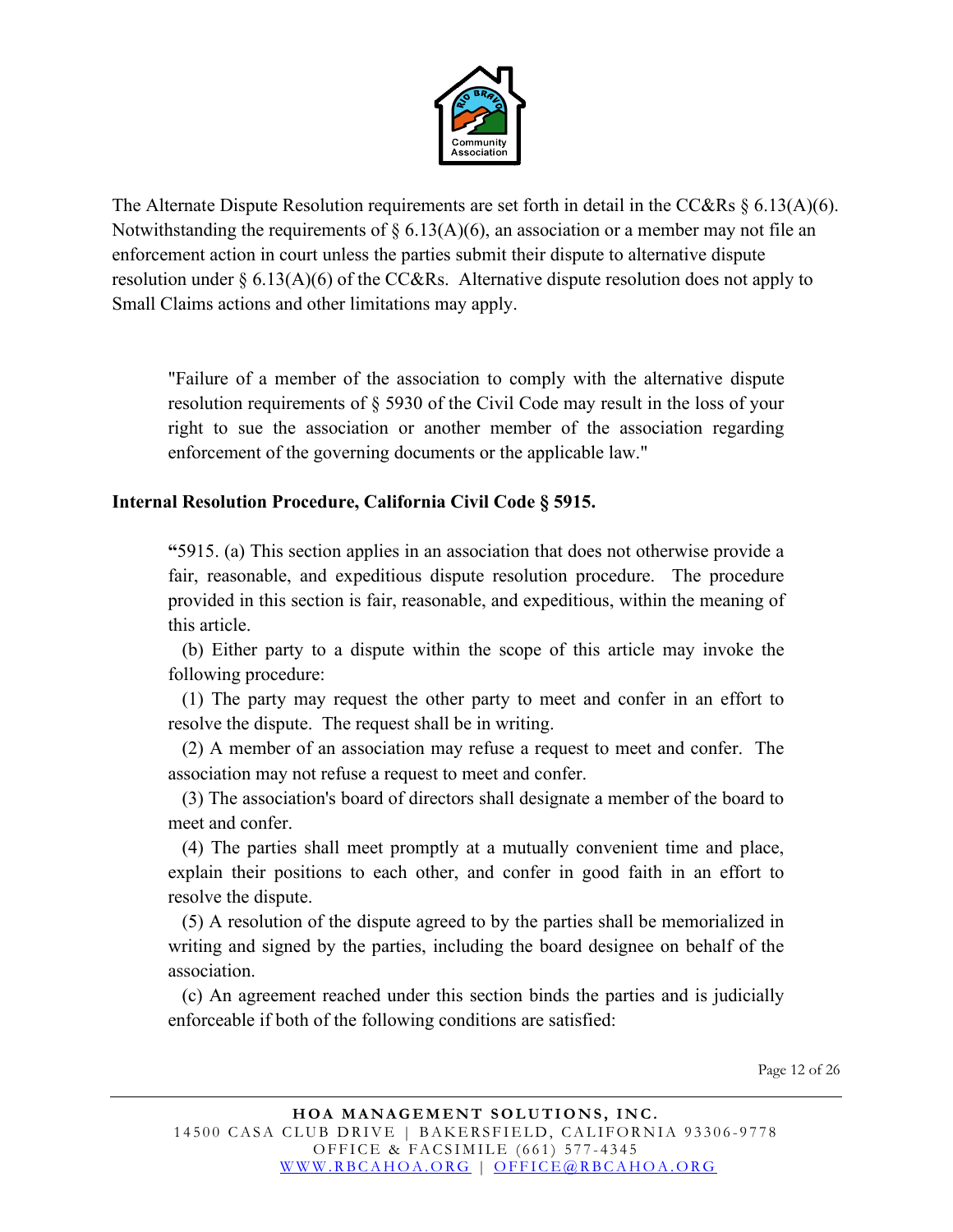

 (1) The agreement is not in conflict with law or the governing documents of the common interest development or association.

 (2) The agreement is either consistent with the authority granted by the board of directors to its designee or the agreement is ratified by the board of directors.

 (d) A member of the association may not be charged a fee to participate in the process."

#### • **Architectural Review Procedures**

You are hereby notified pursuant to California Civil Code  $\S 4765$  that most architectural review matters are handled by the respective Subsidiary Associations, and to the extent RBCA reviews such architectural matters, it will act consistent with § 4765. All architectural review matters directed at RBCA can be addressed in writing to the Board of Directors.

#### • **Community Website / DwellingLive Portal**

RBCA provides a Community Website and access to the DwellingLive Portal, which is available at [www.rbcahoa.org.](http://www.rbcahoa.org/) The Community Website provides many resources, including agendas, minutes, important notices, the Security Gate Protocols, annual disclosures, budgets, forms, and more for the current and past years. The DwellingLive Portal allows Owners to manage the visitor access of your guests, including vendors, residents, and other visitors; and much more. The Community Website is not exhaustive and is a progressive resource that should be consulted often.

#### • **Calendar**

# 2020 Calendar of Events

| January 14, 2020  | <b>Board Meeting</b>                                       |
|-------------------|------------------------------------------------------------|
| Tuesday           | Accounting Reconciliation & Debt Review                    |
|                   | Formation of Committees                                    |
|                   | Secure Bid on Election Rules Update                        |
| February 11, 2020 | <b>Board Meeting</b>                                       |
| Tuesday           | Circulate Proposed Election Rules Update                   |
| March 10, 2020    | Pre-Meeting Physical Inspection of Common Areas            |
| Tuesday           | Review of 2019 Financial Statements                        |
|                   | 1 <sup>st</sup> Solicitation of Board of Director Nominees |
|                   | <b>Approve Election Rules</b>                              |

Page 13 of 26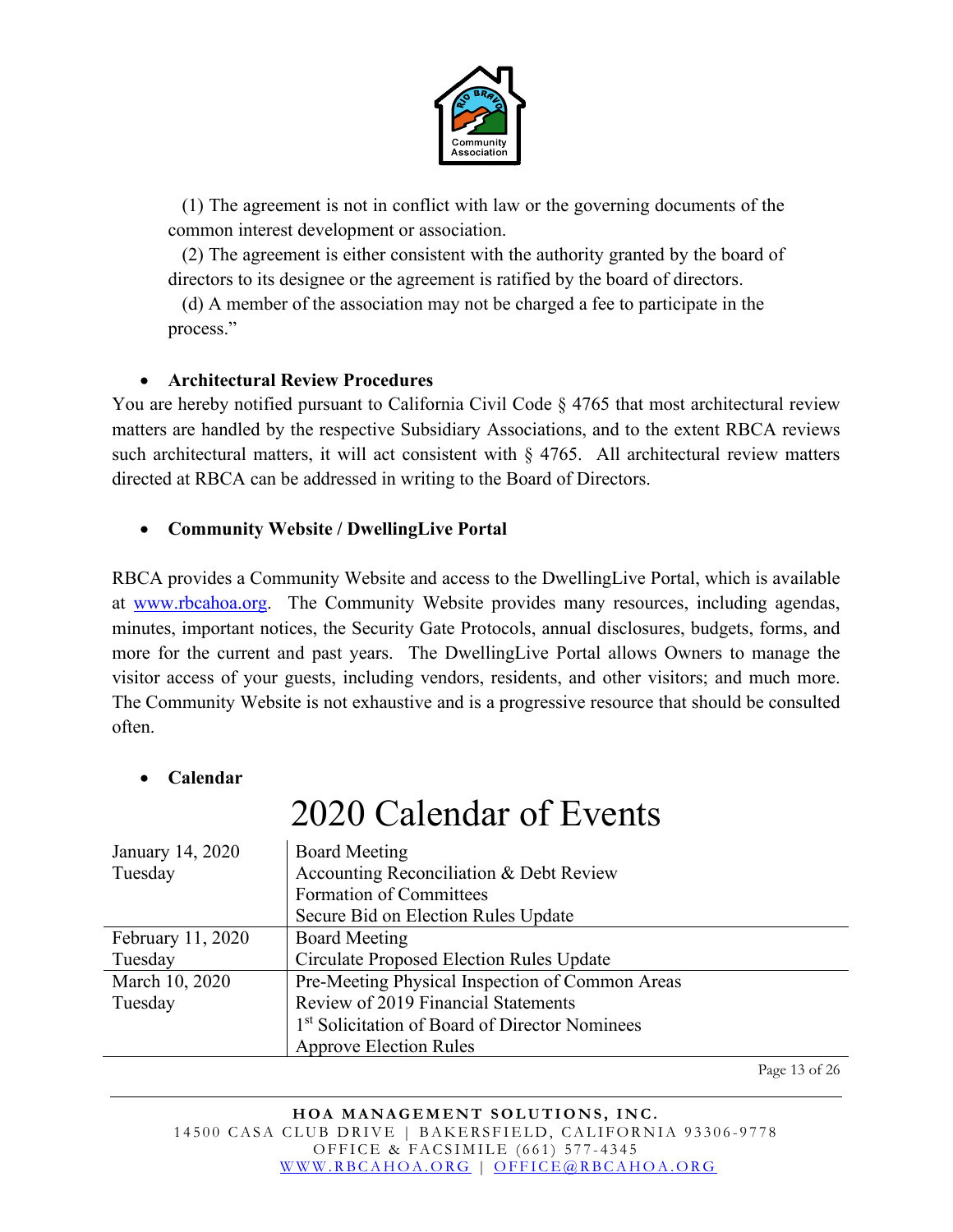

| April 14, 2020     | <b>Board Meeting</b>                                       |
|--------------------|------------------------------------------------------------|
| Tuesday            |                                                            |
| May 12, 2020       | <b>Board Meeting</b>                                       |
| Tuesday            |                                                            |
| June 9, 2020       | <b>Board Meeting</b>                                       |
| Tuesday            | 2 <sup>nd</sup> Solicitation of Board of Director Nominees |
| July 14, 2020      | <b>Board Meeting</b>                                       |
| Tuesday            |                                                            |
| August 11, 2020    | <b>Board Meeting</b>                                       |
| Tuesday            | Review of Nominees for 2021-2022 Board                     |
| September 15, 2020 | <b>Board Meeting</b>                                       |
| Tuesday            | Pre-Meeting Physical Inspection of Common Areas            |
|                    | 2021 Operating Budget Preparation                          |
|                    | 2021 Calendar of Events Preparation                        |
| October 13, 2020   | <b>Board Meeting</b>                                       |
| Tuesday            | Mailing of Ballots                                         |
| November 10, 2020  | <b>Board Meeting</b>                                       |
| Tuesday            | Election of Board of Directors / Vote Count                |
|                    | 2021 Operating Budget and Annual Disclosures               |
| December 8, 2020   | <b>Annual Board Meeting</b>                                |
| Tuesday            | <b>Election of Officers</b>                                |

\* Board Meetings are held at Rio Bravo Country Club unless otherwise indicated. January and February's meeting scheduled a week later due to holidays.

Page 14 of 26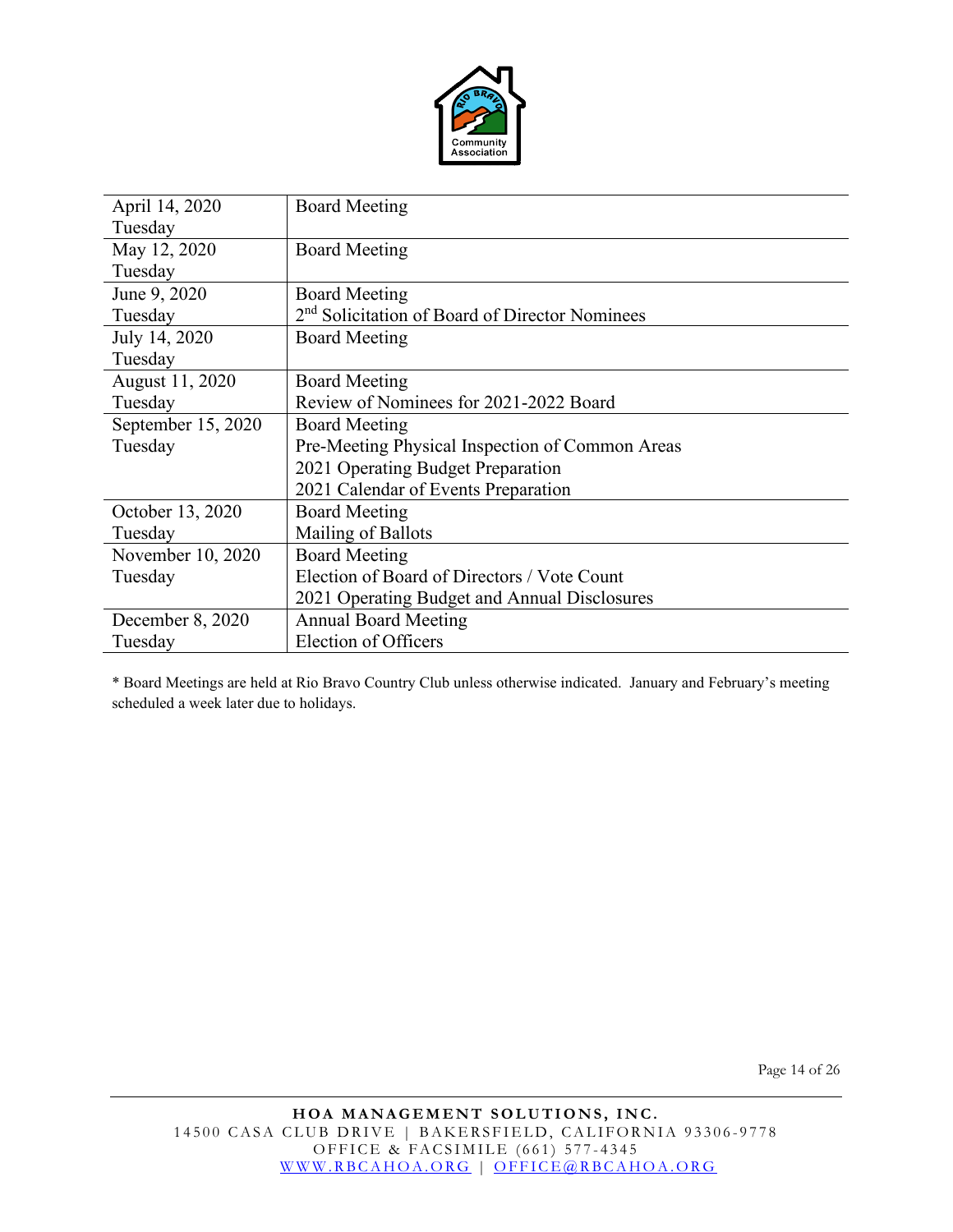

#### **DISCLOSURES AND SUPPLEMENTAL INFORMATION – Annual Budget Report**

The 2018 financial information has been reviewed by a Certified Public Accountant, and a full copy of the financials are were previously mailed to Owners. A copy is available in the Documents tab of www.rbcahoa.org. The Board previously retained Jerry W. Kemp, CPA for financial statements preparation and tax return preparation; however, Mr. Kemp retired and on November 1, 2019, Andrea R. Hill, CPA acquired Mr. Kemps practice. The Board intends to maintain Andrea R. Hill as its Certified Public Accountant.

#### • **2020 RBCA Pro Forma Operating Budget**

The pro forma operating budget is required under California Civil Code  $\S$  5300(b)(1) and CC&Rs § 6.13(A) (2). The 2020 RBCA Pro Forma Operating Budget is set forth below along with the Annexed and Non-Annexed Assessment Determination Worksheet.

**Income**

| <b>4105 Rio Vista Community Association</b>              |    | 32,515.29     |  |
|----------------------------------------------------------|----|---------------|--|
| 4110 Rio Vista Estates Community Association             |    | 36,949.20     |  |
| 4120 Estates of Rio Bravo                                |    | 738.98        |  |
| 4125 The Manors at Rio Bravo (Four Fairways)             |    | 27,342.40     |  |
| 4130 Highpoint Rio Bravo Communities 224, L.P.           |    | 20,691.55     |  |
| 4135 Rio Bravo Country Club LLC                          |    | 71,790.50     |  |
| <b>4140 Montagna Homeowners Association</b>              |    | 42,122.08     |  |
| 4205 Casa Club Fairways Homeowners Association           |    | 22,169.52     |  |
| <b>4210 Fuller Apartment Homes</b>                       |    | 738.98        |  |
| 4305 Rio Bravo Golf Course Master Homeowners Association |    | 39,645.64     |  |
| 4310 Rio Bravo Fairways Homeowners Association           |    | 26,095.86     |  |
| <b>Total Income</b>                                      | S  | 320,800.00    |  |
| <b>Gross Profit</b>                                      | \$ | 320,800.00    |  |
| <b>Expenses</b>                                          |    |               |  |
| <b>6000 COMMON FACILITIES</b>                            |    |               |  |
| 6005 Bad Debts CF                                        |    | 3,000.00      |  |
| <b>6011 Bank Charges</b>                                 |    | 50.00         |  |
| <b>6020 Accounting Services CF</b>                       |    | 1,015.00      |  |
| 6022 Accounting Website Subscription                     |    | 450.00        |  |
| <b>6030 Corporation Regulatory Fees</b>                  |    | 50.00         |  |
|                                                          |    | Page 15 of 26 |  |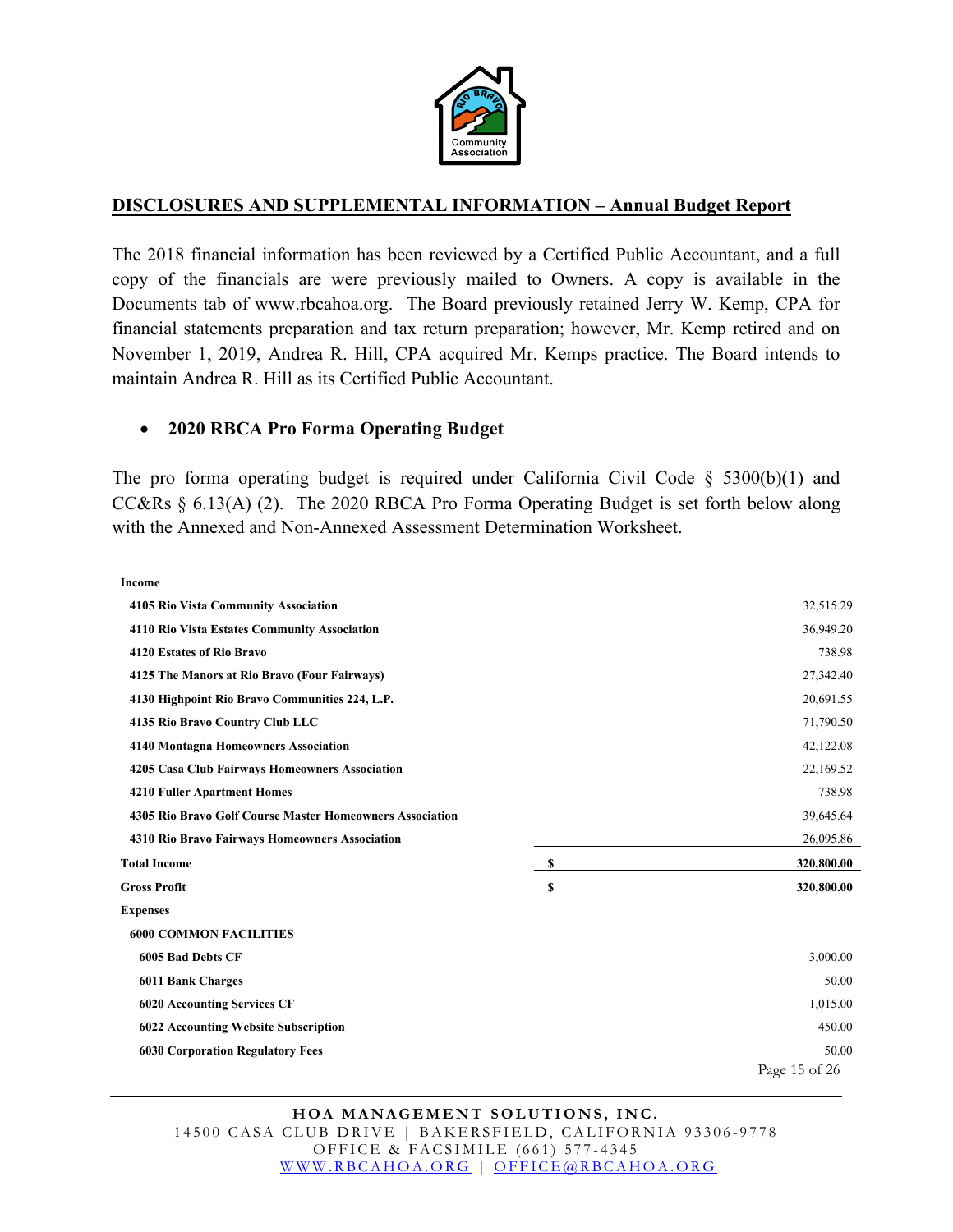

| <b>6031 Corporation Taxes</b>             | 60.00           |
|-------------------------------------------|-----------------|
| <b>6035 Management CF</b>                 | 18,000.00       |
| <b>6040 Insurance CF</b>                  | 4,700.00        |
| 6045 Website Maintenance CF               | 300.00          |
| <b>6050 Legal Services</b>                | 12,000.00       |
| 6051 Legal Costs                          | 250.00          |
| 6060 Office Expense CF                    | 250.00          |
| 6062 Copying & Printing CF                | 1,700.00        |
| 6063 Postage & Shipping CF                | 700.00          |
| 6070 Telephone CF                         | 240.00          |
| 6071 Hosting                              | 240.00          |
| <b>6073 Electricity Street Lights</b>     | 1,600.00        |
| <b>6075 Property Records Subscription</b> | 160.00          |
| 6085 Repairs and Maintenance CF           | 1,000.00        |
| 6087 Landscaping Maintenance CF           | 1,000.00        |
| <b>6091 Meeting Facilities CF</b>         | 1,680.00        |
| <b>Total 6000 COMMON FACILITIES</b>       | \$<br>48,445.00 |
| <b>7000 SECURITY GATE</b>                 |                 |
| <b>7004 Gate Contingency</b>              | 10,000.00       |
| 7015 Management G                         | 1,000.00        |
| 7036 Office Supplies G                    | 200.00          |
| <b>7040 Gate Portal Subscription</b>      | 7,500.00        |
| <b>7041 Gate Portal Supplies</b>          | 6,500.00        |
| 7045 Telephone G                          | 1,000.00        |
| 7046 Water G                              | 7,400.00        |
| 7047 Internet G                           | 950.00          |
| 7048 Electricity Guard                    | 1,600.00        |
| 7055 Repairs and Maintenance G            | 500.00          |
| 7056 Air Conditioning & Heating           | 400.00          |
| 7057 Plumbing                             | 150.00          |
| <b>7059 Pressure Cleaning</b>             | 150.00          |
| 7060 Gate Repairs                         | 2,000.00        |
| 7066 Landscaping Maintenance G            | 11,000.00       |
| 7067 Landscaping Repairs G                | 3,000.00        |
| 7076 Other Supplies                       | 500.00          |
| <b>7085 Security Guards</b>               | 185,000.00      |
| <b>7090 Meeting Facilities G</b>          | 720.00          |
|                                           | Page 16 of 26   |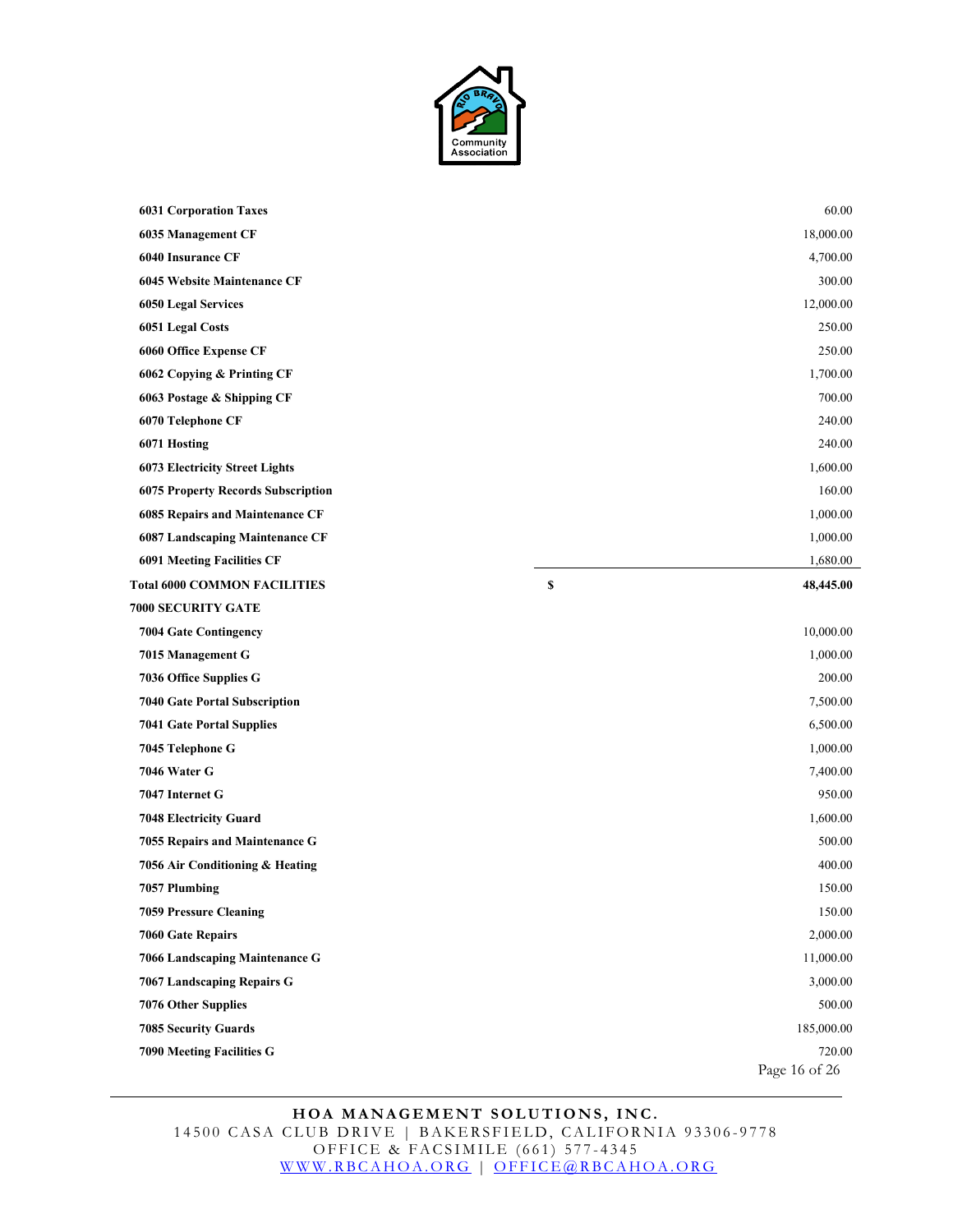

| <b>Total 7000 SECURITY GATE</b>    | S   | 239,570.00 |
|------------------------------------|-----|------------|
| <b>Total Expenses</b>              | -S  | 288,015.00 |
| <b>Net Operating Income</b>        | \$  | 32,785.00  |
| <b>Other Expenses</b>              |     |            |
| 9100 RESERVES                      |     |            |
| 9106 Reserve Funding Allocation CF |     | 27,860.00  |
| 9107 Reserve Funding Allocation G  |     | 4,925.00   |
| <b>Total 9100 RESERVES</b>         |     | 32,785.00  |
| <b>Total Other Expenses</b>        | S   | 32,785.00  |
| <b>Net Other Income</b>            | -\$ | 32,785.00  |
| <b>Net Income</b>                  | \$  | 0.00       |

#### **ANNEXED & NON-ANNEXED ASSESSMENT DETERMINATION WORKSHEET**

| <b>Security Gate</b>                                                             | 239,570.00            |
|----------------------------------------------------------------------------------|-----------------------|
| RBCC LLC portion 20%                                                             | 47,914.00             |
| <b>Total Gate</b>                                                                | 191,656.00            |
| Divided by 379 Owners / Lots                                                     | 505.69                |
| Per Month Average                                                                | 42.14                 |
| <b>Per Quarter Billing</b>                                                       | 126.42                |
| <b>Common Facilities</b>                                                         | 48,445.00             |
| RBCC LLC portion 30%                                                             | 14,533.50             |
| <b>Total Common Facilties</b>                                                    | 33,911.50             |
| Divided by 379 Owners / Lots                                                     | 89.48                 |
| Per Month Average                                                                | 7.46                  |
| <b>Per Quarter Billing</b>                                                       | 22.37                 |
|                                                                                  |                       |
| <b>Reserve Allocation Fund</b>                                                   |                       |
|                                                                                  | 32,785.00<br>8,358.00 |
| RBCC LLC Common Facilities portion 30%<br>RBCC LLC Security Gate portion 20%     | 985.00                |
| <b>Total Reserve Allocation</b>                                                  |                       |
| Divided by 379 Owners / Lots                                                     | 23,442.00<br>61.85    |
| Per Month Average                                                                | 5.15                  |
| <b>Per Quarter Billing</b>                                                       | 15.46                 |
|                                                                                  |                       |
| <b>Non-Annexed Adjusted Subtotals</b><br>Total Post-RBCC Guard, Common & Reserve | 249,009.50            |
| Annual - Divided by 379 Owners / Lots                                            | 657.02                |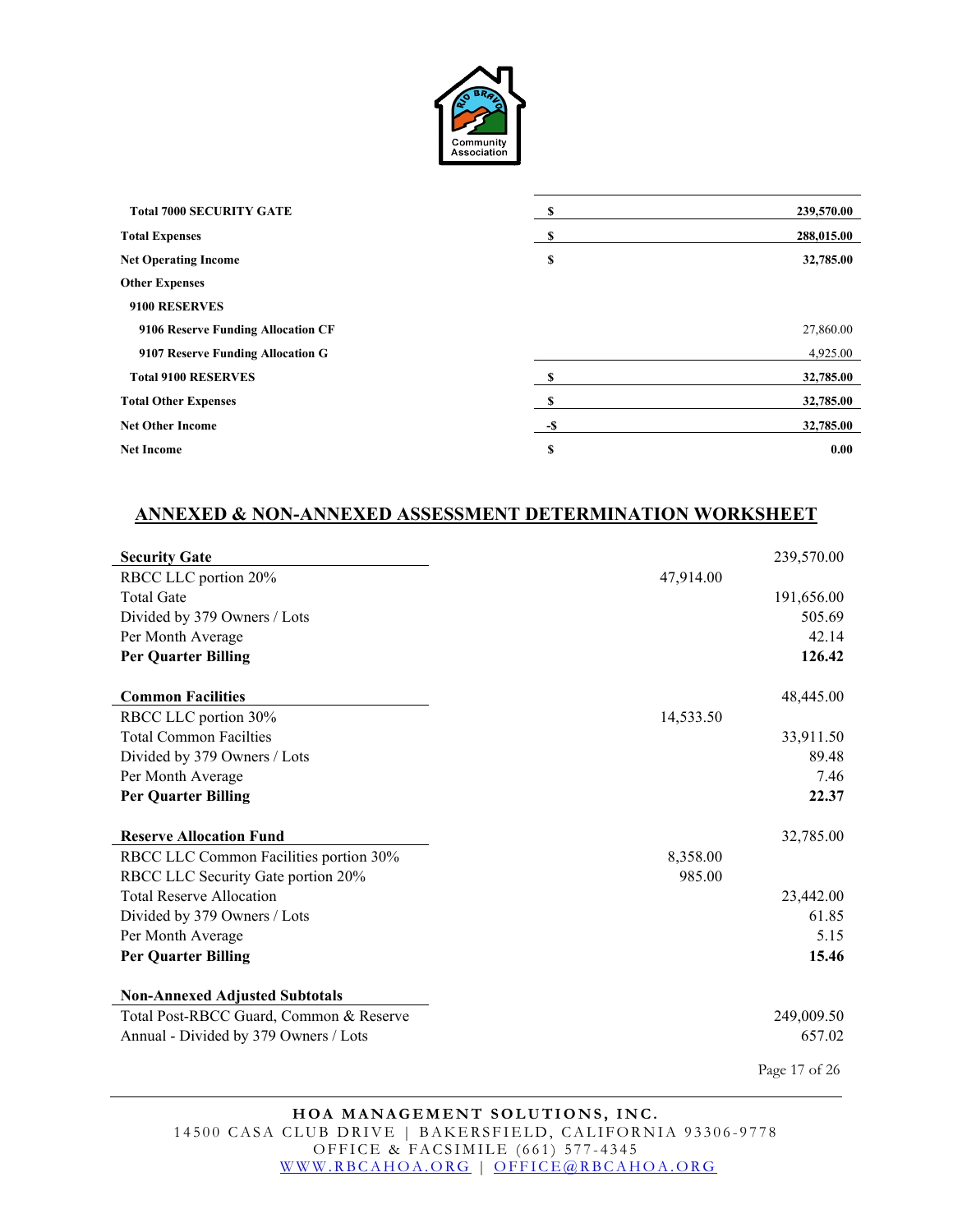

| Total Post-A & E Guard, Common & Reserve     | 249,009.50  |
|----------------------------------------------|-------------|
| Subtracting Non-Annexed Adjustment           | 67,031.26   |
| Subtotal                                     | 181,978.25  |
| Annual - Divided by 379 Owners / Lots        | 480.15      |
| <b>Annexed Post-Adjustment</b>               |             |
| <b>Totals</b>                                |             |
| Annexed Owners / Lots multiplied by 248      | 119,078.11  |
| Adding Non-Annexed Adjustment                | 67,031.26   |
| Subtotal                                     | 186,109.37  |
| Subtracting 2 lots for 2 Non-Annexed HOAs    | 2,841.36    |
| Subtotal                                     | 183,268.00  |
| Divided by 248 Owners / Lots                 | 738.98      |
| Per Month Average                            | 61.58       |
| <b>Per Quarter Billing</b>                   | \$184.75    |
| <b>Non-annexed Post-</b>                     |             |
|                                              |             |
| <b>Adjustment Totals</b>                     |             |
| Non-annexed Owners / Lots multiplied by 131  | 62,900.13   |
| Adding 2 Annexed lots for 2 Non-Annexed HOAs | 2,841.36    |
| Subtotal                                     | 65,741.50   |
| Divided by 131 Owners / Lots                 | 501.84      |
| Per Month Average                            | 41.82       |
|                                              | \$125.46    |
| <b>Per Quarter Billing</b>                   |             |
| <b>RBCC LLC Portion</b>                      |             |
| <b>Security Gate</b>                         | 47,914.00   |
| <b>Common Facilities</b>                     | 14,533.50   |
| Reserve Allocation Fund                      | 9,343.00    |
| Subtotal                                     | 71,790.50   |
| Per Month Average                            | 5,982.54    |
| <b>Per Quarter Billing</b>                   | \$17,947.63 |
|                                              |             |

Page 18 of 26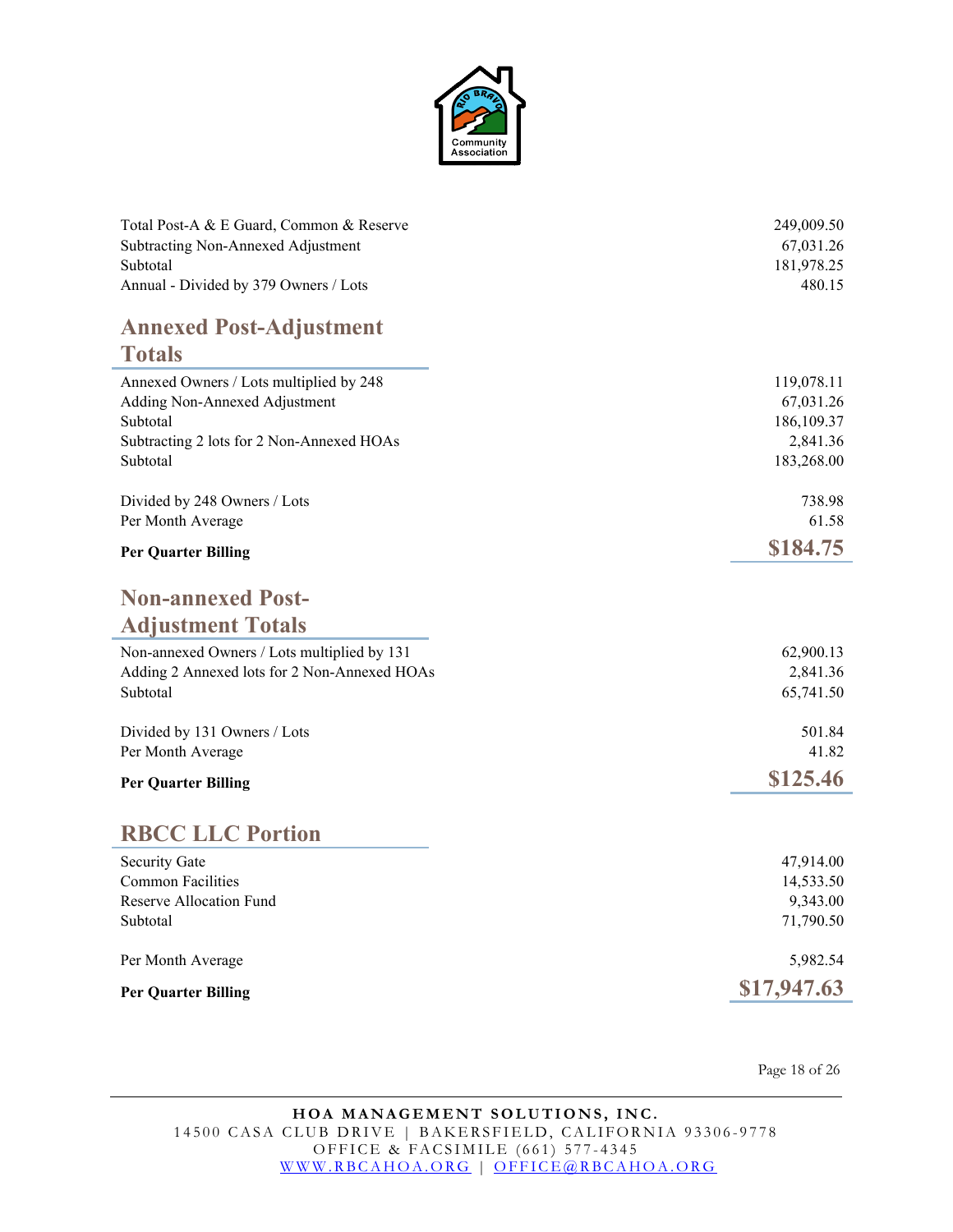

## • **2020 RBCA Operating Budget – Security Gate Summary**

The operating budget required under California Civil Code § 5300(b)(1) and CC&R § 6.13(A) (2) referred to above has a unique component – the Security Gate Expense Summary as part of the budget. This summary provides the expenses of the Security Gate separately and as part of the overall budget.

There is no written agreement with the non-annexed parties to continue paying toward the Security Gate and / or Common Facilities. All the non-annexed parties have committed to making their respective payment and have a history of making said payments for the Security Gate on an annual basis although payments are made monthly or quarterly. RBCA does not anticipate any non-annexed party terminating their Security Gate contribution for 2020; however, there is a billing dispute with one non-annexed party that has been referred to legal counsel and may be in litigation before the end of 2019.

RBCA also has a billing dispute with Rio Bravo Country Club, LLC and this dispute has and will continue to have an impact on the operating budget if not resolved. RBCA is taking appropriate steps resolve the billing dispute, collect upon RBCA's billing, and position itself in the best interest of Owners. However, despite RBCA efforts, this billing dispute may require a special assessment and/or cost cutting efforts in 2020 if not resolved. RBCA will continue discussions with non-annexed associations to work toward having all associations under RBCA. Alternatively, RBCA continues to operate under the established practice, and will seek a written cost-sharing agreement with non-annexed parties for guard and gate entry obligations.

M & S Security Services, Inc. – the company providing guard service has an hourly rate of \$18.50 per hour per guard. Guard staff wages may be increased in 2020

### • **Reserve Study Summary / Funding Plan / Major Component Repairs / Calculations / Assessment & Reserve Form**

This reserve study summary notice is provided pursuant to California Civil Code  $\S$  5300(b)(3) in conformance with California Civil Code  $\S$  5565 and CC&Rs  $\S$ § 6.13(A)(1)(b) and 6.13(A)(2)(b).

Page 19 of 26 A copy of the February 2016 Reserve Study Report, summary pages, from the reserve study performed by Walla Services is included below. The 2020 Pro Forma Operating Budget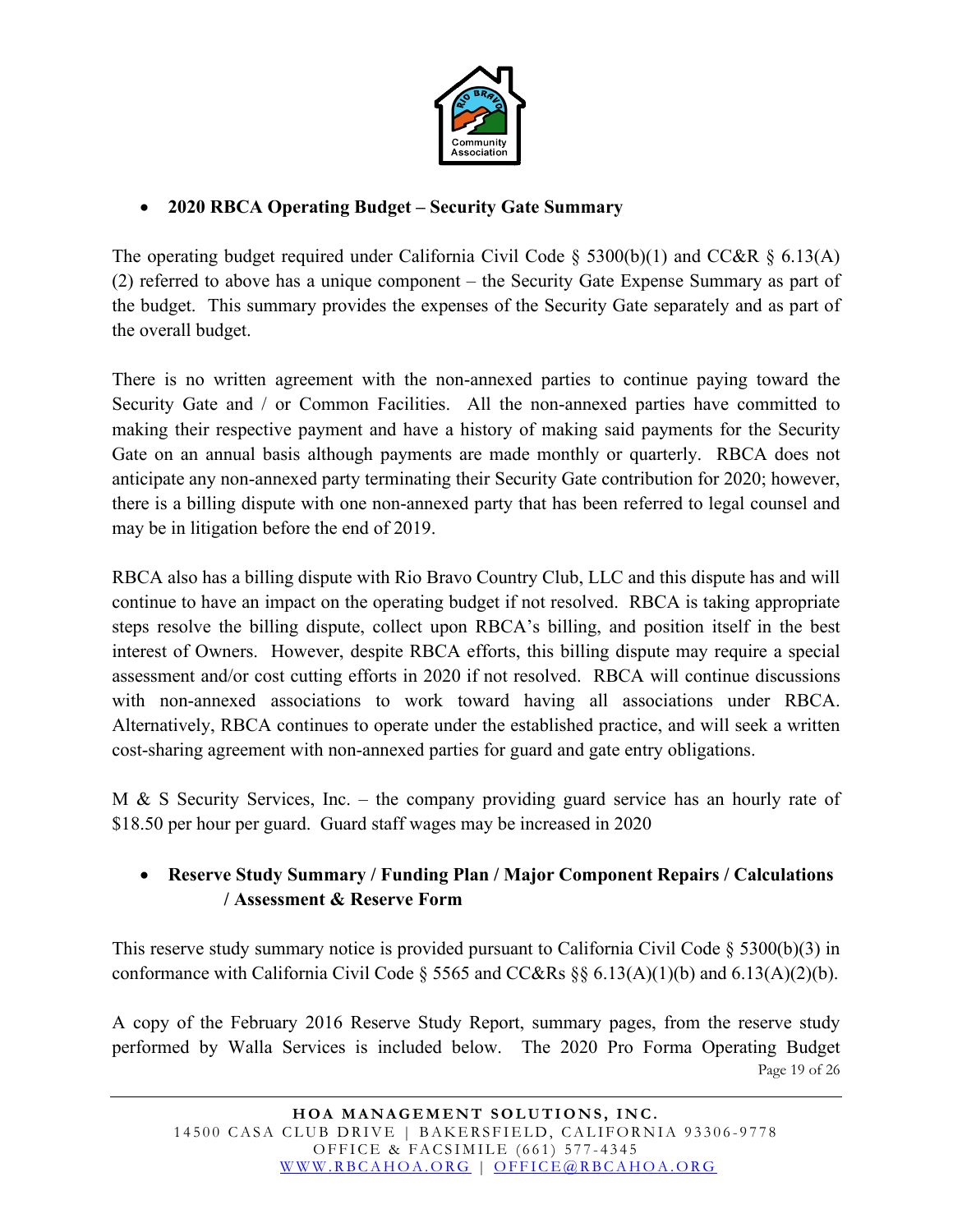

incorporates the recommended reserve study allocations and RBCA will maintain the 2019 reserve allocation amount of \$32,785 for fiscal year 2020, which exceeds recommendations. Any member may receive the full reserve study reports upon request from RBCA, available on the Community Website at www.rbcahoa.org. The updated Reserve Study is being provided by Reserve Study Specialist and will be uploaded to the Documents tab of www.rbcahoa.org soon. Upon receipt of the updated 2020 Reserve Study, RBCA will determine if a change to the budget is needed.

RBCA funds reserves from the quarterly assessments. An unforeseen event could cause the RBCA to consider a special assessment and/or a loan to deal with such unforeseen event. The reserve study summary notice provides calculations utilized to create the reserve study projections. The Assessment & Reserve Form provided pursuant to California Civil Code § 5570 is included in the reserve summary below.

Page 20 of 26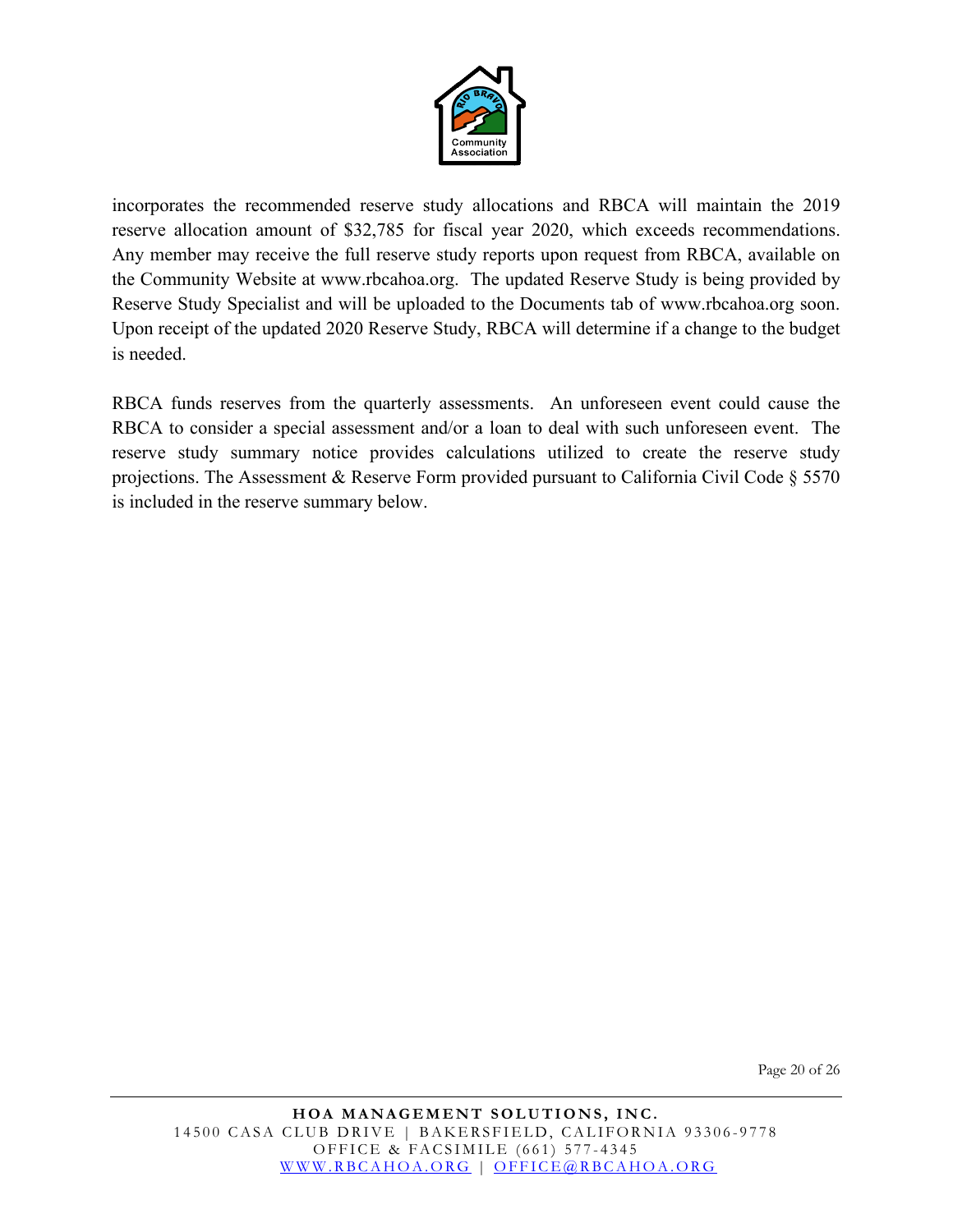

#### **Assessment and Reserve Funding Disclosure Summary**

Fiscal Year Ending: December 31, 2015

#### **Rio Bravo Community Association Bakersfield, CA**

Summary Information Based On Reserve Study Analysis Dated February 15, 2016

Pursuant to California Civil Code Sections 5300, 5565 and 5570 of the Davis-Stirling Common Interest Development Act, the Board is recording the following assessment and reserve fund summary information to Association Members. If an Association Member would like additional information, the complete Reserve Study Analysis is on file with the Association records.

Information contained in the Reserve Study Analysis recently conducted by Walla Services, a company that specializes in reserve fund analysis, provided the necessary information for this assessment and reserve fund summary. The study's findings and recommended funding plan was based on visually inspecting and evaluating accessible major components this association is obligated to maintain. Sources used for estimating current replacement costs was from the Saylor Construction Cost Estimating System, certain contractor bids and/or actual costs of any recently completed projects.

The study's reserve funding requirements and recommendations were based on a modified straight-line calculation method. The calculation method starts by multiplying the number of years a component has been in service by the component's current replacement cost divided by the component's estimated useful life. This calculation is then adjusted each year by the following long-term assumptions; interest earnings of present and projected fund balances, estimated component replacement years and future component replacement costs based on an average construction industry inflation factor. The study also projected estimated reserve cash flows over the next thirty (30) years based on both the study's recommended funding plan and current funding levels.

| <b>Current Regular and Approved Special Assessments</b><br>(All regular and special assessments vary by ownership interest size or type.)       |                |
|-------------------------------------------------------------------------------------------------------------------------------------------------|----------------|
| 359 Annexed Lots (114.81) - 131 Non-Annexed Lots (92.55)<br>Quarterly Regular Assessment Per Ownership Interest                                 |                |
| 359 Annexed Lots (12.50) - 131 Non-Annexed Lots (9.67)<br>Portion of Regular Assessment Allocated to Reserve Fund                               |                |
| Approved Special Assessments Per Ownership Interest<br>(refer to page 2)                                                                        | \$0.00         |
| <b>Current Reserve Fund Balance/Interest Earnings and Inflation Rates</b>                                                                       |                |
| Total Reserve Fund Balance on June 29, 2015                                                                                                     | \$25,242       |
| Average Long-Term Annual Rate of Return on Reserve Funds                                                                                        | 0.75%          |
| Long-Term Annual Construction Index Inflation Rate                                                                                              | 3.00%          |
| <b>Estimated Year-End Reserve Fund Position on December 31, 2015</b>                                                                            |                |
| Total Major Component Replacement Cost                                                                                                          | \$405,600      |
| Total Cash Reserve Funds Set Aside                                                                                                              | \$58,566       |
| <b>Based on Component Total Replacement Cost</b>                                                                                                |                |
| Total Reserve Fund (Deficiency) or Overage                                                                                                      | $($ \$347,034) |
| Reserve Fund (Deficiency) or Overage Per Ownership Interest                                                                                     | N/A            |
| Percentage Funded Comparing Estimated Cash Set Aside to Total Replacement Cost                                                                  | 14.44%         |
| <b>Based on Component Liability or "Wear-Out" Period</b><br>("Wear-Out" Period refers to the total years that components have been in service.) |                |
| Total Reserve Fund Liability                                                                                                                    | \$79,978       |
| Total Reserve Fund (Deficiency) or Overage                                                                                                      | \$21,412       |
| Reserve Fund (Deficiency) or Overage Per Ownership Interest<br>359 Annexed Lots (32.57) - 131 Non-Annexed Lots (25.17)                          |                |
| Percentage Funded Comparing Reserve Cash Funds Set Aside to Component "Wear-Out" Period                                                         | 73.23%         |
| <b>Recommended Reserve Fund Allocations and Special Assessments</b>                                                                             |                |
| 359 Annexed Lots (9.70) - 131 Non-Annexed Lots (7.49)<br>Quarterly Reserve Fund Allocation Per Ownership Interest                               |                |
| Percentage of Increase or (-Decrease) From Current Allocation                                                                                   | $-22.46%$      |
| Annual Allocation Percentage Increase (thereafter)                                                                                              | 5.00%          |
| Projected Special Assessments Per Ownership Interest<br>(refer to page 2)                                                                       | \$0.00         |

#### **HOA MANAGEMENT SOLUTIONS, INC.** 14500 CASA CLUB DRIVE | BAKERSFIELD, CALIFORNIA 93306-9778 OFFICE & FACSIMILE (661) 577 - 4345 [WWW.RBCAHOA.ORG](http://www.rbcahoa.org/) | [OFFICE@RBCAHOA.ORG](mailto:OFFICE@RBCAHOA.ORG)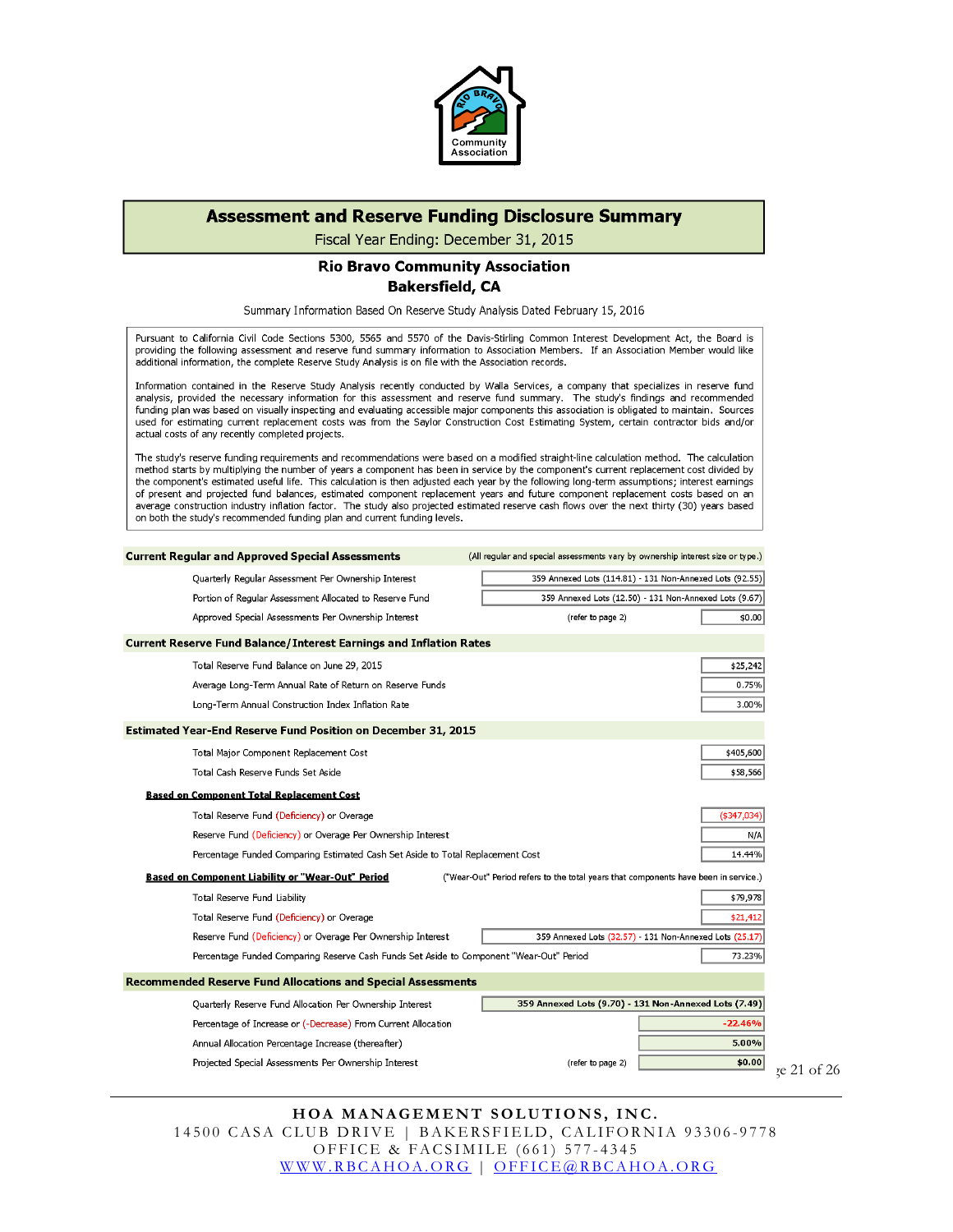

### **Assessment and Reserve Funding Disclosure Summary**

Fiscal Year Ending: December 31, 2015

#### **Rio Bravo Community Association Bakersfield, CA**

#### **Reserve Funds Used For Operating Expenses or Funds Not Deposited**

| Due Date | Amount Due<br>Reserves | Purpose of Transfer                                                                                 |
|----------|------------------------|-----------------------------------------------------------------------------------------------------|
| N/A      | \$31,899.00            | Developer default has delayed transfer of funds from operating account to reserve account for 2014. |
|          |                        |                                                                                                     |

#### **Loans From Outside Sources**

| Original<br>, Loan<br>Amount | Amount<br>Outstanding | <u>Annual</u><br>Payment | Interest<br>Rate | <u>Loan</u><br>Pavoff Date | Lending Institution | Purpose of Loan |
|------------------------------|-----------------------|--------------------------|------------------|----------------------------|---------------------|-----------------|
| \$0.00                       | \$0.00                | \$0.00                   | 0.00%            |                            |                     |                 |
|                              |                       |                          |                  |                            |                     |                 |

#### **Approved Special Assessments**

| Assessment<br>Due Date | Amount Per Ownership Interest<br>Per Year | Purpose of Assessment |
|------------------------|-------------------------------------------|-----------------------|
|                        | \$0.00                                    |                       |
|                        |                                           |                       |
|                        | \$0.00                                    | Total of Assessments  |

#### Major Components Listed in Study and Not Funded or Deferred for Repairs and/or Replacement

| Major Component | Useful Remaining<br>Life (yrs) | Reason Not Funded |  |
|-----------------|--------------------------------|-------------------|--|
| None            |                                |                   |  |
|                 |                                |                   |  |
|                 |                                |                   |  |
|                 |                                |                   |  |

#### **Currently Projected Reserve Account Balances**

1) Based upon the most recent reserve study and other information available to the board of directors, will currently projected reserve account balances be sufficient at the end of each year to meet the association's repair and replacement obligations of major components during the next thirty (30) years? YES  $\boxtimes$  NO  $\square$ 

2) If the answer to #1 above is NO, what additional assessments or other contributions to the reserves would be necessary to ensure that sufficient reserve funds will be available each year during the next 30 years that have not yet been approved by the board or members?

| <u>Year of</u><br>Assessment | <b>Estimated Amount</b><br>Per Ownership Interest | Purpose For Additional Funds |
|------------------------------|---------------------------------------------------|------------------------------|
|                              | \$0.00                                            |                              |
|                              |                                                   |                              |
|                              | \$0.00                                            | Total of Assessments         |

#### **5-Year Projected Reserve Fund Position**

|             | Threshold Funding         |              | Study's Funding Plan |              | Notes                | Approved Funding Plan                        |              |                      |
|-------------|---------------------------|--------------|----------------------|--------------|----------------------|----------------------------------------------|--------------|----------------------|
| Year Ending | Required<br>Reserve Funds | Fund Balance | Percentage<br>Funded | Fund Balance | Percentage<br>Funded |                                              | Fund Balance | Percentage<br>Funded |
| 2016        | \$94,431                  | \$67,727     | 71.7%                | \$73,227     | 77.5%                |                                              | \$67,727     | 71.7%                |
| 2017        | \$118,220                 | \$86,178     | 72.9%                | \$97,475     | 82.5%                | Board approved 2016<br>reserve funding plan. | \$86,178     | 72.9%                |
| 2018        | \$146,519                 | \$108,917    | 74.3%                | \$126,320    | 86.2%                |                                              | \$108,917    | 74.3%                |
| 2019        | \$170,445                 | \$126,987    | 74.5%                | \$150,822    | 88.5%                |                                              | \$126,987    | 74.5%                |
| 2020        | \$166,519                 | \$117,042    | 70.3%                | \$147,649    | 88.7%                |                                              | \$117,042    | 70.3%                |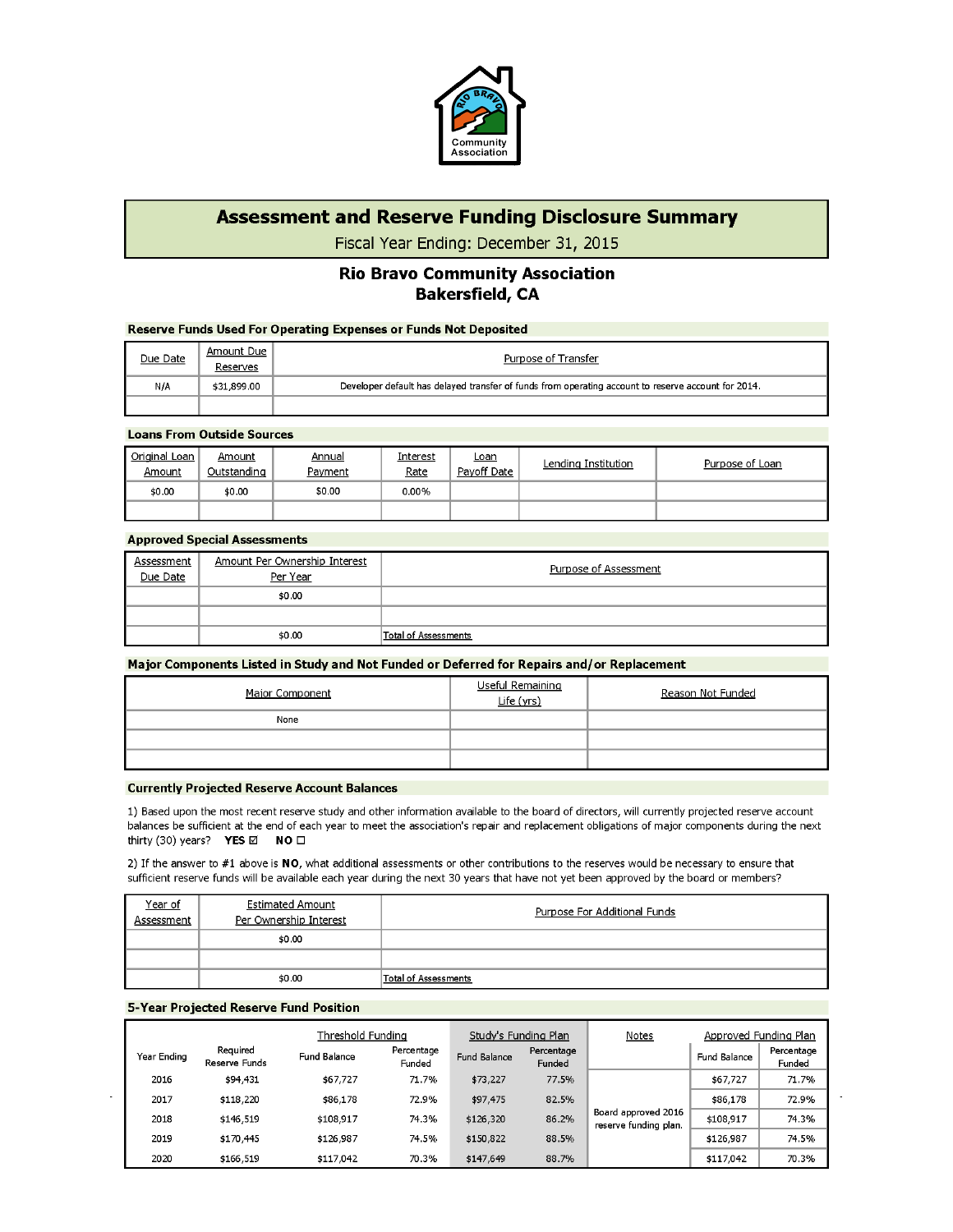

#### • **Anticipated Special Assessments Statement**

This special assessment notice is provided pursuant California Civil Code § 5300(b)(4) and CC&Rs  $\S$  6.13(A)(2)(c). The Board does anticipate a special assessment in 2020 if the billing dispute with Rio Bravo Country Club, LLC is not resolved.

#### • **Deferred Maintenance**

The Board does not have any plans to defer maintenance within the RBCA community.

#### • **Loans**

There are no existing loans to RBCA by a third party at this time.

#### • **Current Insurance Summary**

This insurance summary notice is provided pursuant to California Civil Code § 4920 and CC&Rs  $\S$ § 6.13(A)(7) through 6.13(A)(10).

"This summary of the association's policies of insurance provides only certain information, as required by subdivision (a-b) of § 5300 of the California Civil Code, and should not be considered a substitute for the complete policy terms and conditions contained in the actual policies of insurance. Any association member may, upon request and provision of reasonable notice, review the association's insurance policies and, upon request and payment of reasonable duplication charges, obtain copies of those policies. Although the association maintains the policies of insurance specified in this summary, the association's policies of insurance may not cover your property, including personal property or, real property improvements to or around your dwelling, or personal injuries or other losses that occur within or around your dwelling.

Even if a loss is covered, you may nevertheless be responsible for paying all or a portion of any deductible that applies. Association members should consult with their individual insurance broker or agent for appropriate additional coverage."

Page 23 of 26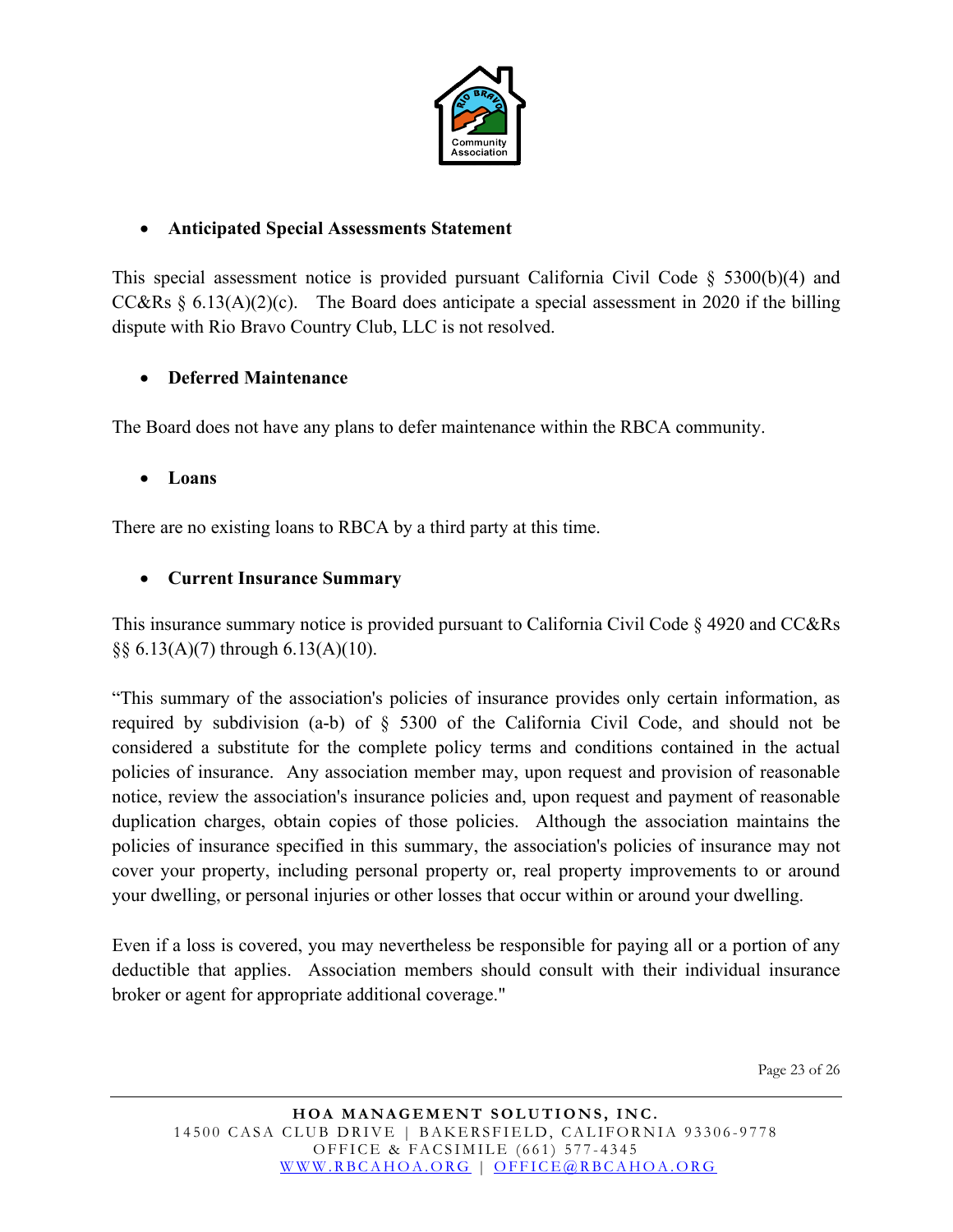

|                              | The insured is: Rio Bravo Community Association                |
|------------------------------|----------------------------------------------------------------|
| The type of insurance cover, | General Liability                                              |
|                              | policy limit, and deductible Each Occurrence Limit \$1,000,000 |
| are:                         | Personal and Advertising Injury Limit \$1,000,000              |
|                              | General Aggregate Limit \$2,000,000                            |
|                              | Products/Completed Operations Aggregate Limit \$2,000,000      |
|                              | Rented to You Limit \$100,000                                  |
|                              | Medical Expense Limit (Any One Person) \$5,000                 |
|                              |                                                                |
|                              | Property                                                       |
|                              | Building \$200,000 Wind/Hail \$1,000 Deductible \$1,000        |
|                              | Business Pers Property \$35,000 Wind/Hail \$1,000 Deductible   |
|                              | \$1,000                                                        |
|                              | Building \$200,000 Wind/Hail \$1,000 Deductible \$1,000        |
|                              | Building \$50,000 Wind/Hail \$1,000 Deductible \$1,000         |
|                              | Umbrella Liability                                             |
|                              | Each Occurrence Limit \$2,000,000                              |
|                              |                                                                |
|                              | Personal and Advertising Injury Limit \$2,000,000              |
|                              | Products/Completed Operations Aggregate Limit \$2,000,000      |
|                              | General Aggregate Limit \$2,000,000                            |
| The carriers are:            | Philadelphia Insurance Companies                               |
| The policy numbers are:      | QN11260886                                                     |

#### • **2020 Association Fee Schedule**

The Association Fee Schedule, in the table below, summarizes all key Assessment, Late Fee & Interests, Administrative Fees, Collection & Legal, and Security Gate fees. It is not exhaustive, rather, a summary of common fees. The Association can collect any fee authorized in the CC&Rs and the Fee Schedule is a guideline only.

| <b>Description of Items</b>            | <b>Existing Fee</b> | <b>New Fees</b> |
|----------------------------------------|---------------------|-----------------|
| <b>ASSESSMENTS</b>                     |                     |                 |
| Annexed Regular Assessment – Quarterly | \$184.75            | \$143.28        |
| <b>Annexed Special Assessment</b>      | None currently.     | No Change       |

Page 24 of 26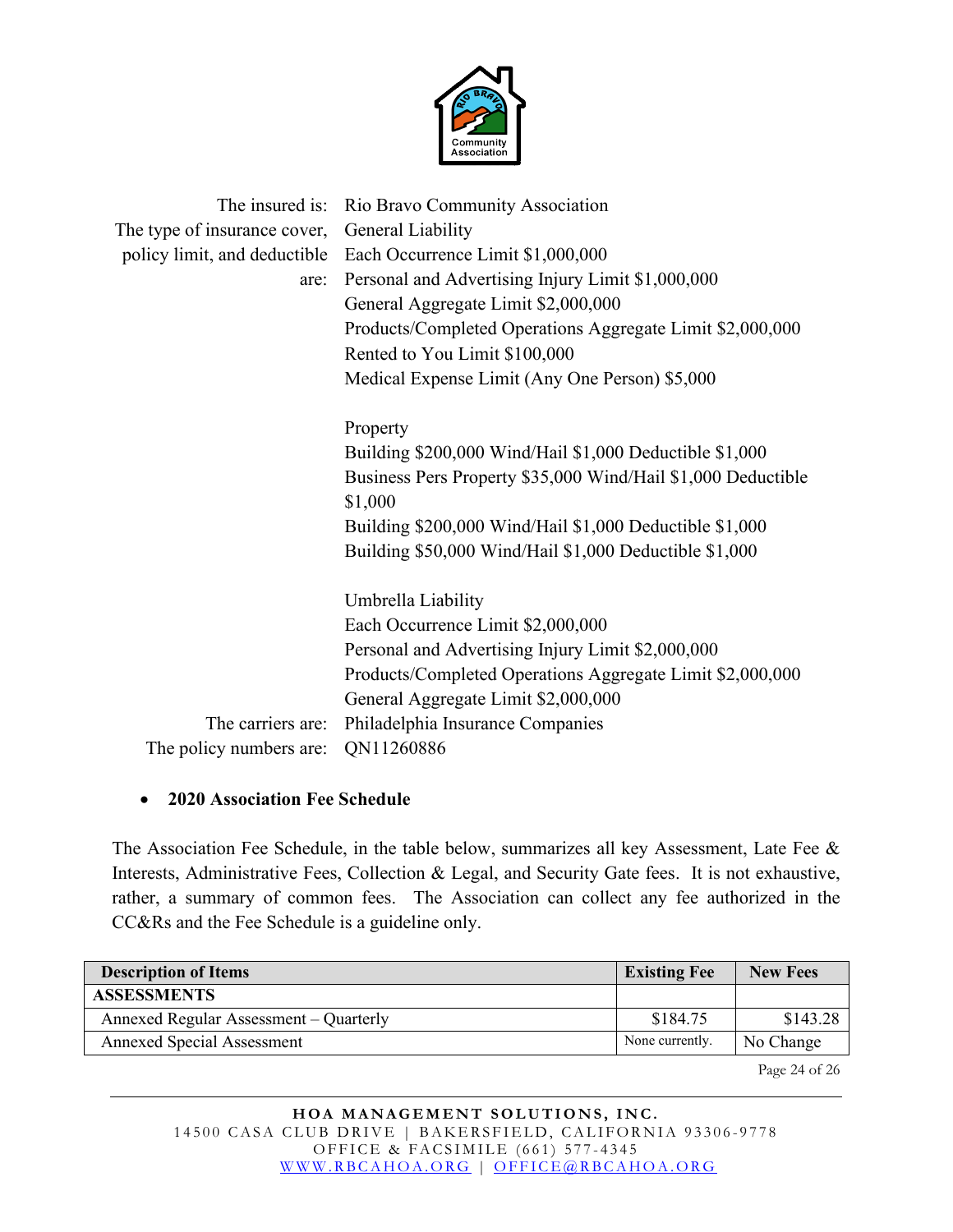

| Non-Annexed Regular Assessment - Quarterly                                         | \$125.46           | \$112.30  |
|------------------------------------------------------------------------------------|--------------------|-----------|
| Non-Annexed Special Assessment                                                     | None               | No Change |
|                                                                                    |                    |           |
| <b>LATE FEE &amp; INTEREST</b>                                                     |                    |           |
| Late Fee, greater of \$10.00 or 10%, assessed on 16 <sup>th</sup> day from billing | \$10.00/10%        | No Change |
| Interest 12% per annum or 1% per month after $30th$ days of billing                | 12% / 1%           | No Change |
|                                                                                    |                    |           |
| <b>ADMINISTRATIVE FEES</b>                                                         |                    |           |
| Estoppel Certificate Per Lot                                                       | \$25.00            | No Change |
| <b>Collection Reminder</b>                                                         | \$5.00             | No Change |
| <b>Collection Demand</b>                                                           | \$15.00            | No Change |
| Ownership Transfer Fee with Notice                                                 | \$50.00            | No Change |
| Ownership Transfer Fee for Trusts, Spousal, or Decedent transfers                  |                    | \$50.00   |
| Ownership Transfer Fee without Notice                                              | \$100.00           | No Change |
| Copy / Print cost, per page - black and white                                      | .10                | No Change |
| Copy / Print cost, per page - color                                                | .39                | No Change |
| Any document on www.rbcahoa.org website not printed by RBCA.                       | Free               | No Change |
| Research and project costs.                                                        | Varies*            | No Change |
|                                                                                    |                    |           |
| <b>COLLECTION &amp; LEGAL</b>                                                      |                    |           |
| File Preparation for Legal Filings - Small Claims or Liens                         | Actual Fees*       | No Change |
| File Preparation for Legal Filings - Superior Court of Liens                       | Varies*            | No Change |
| Court Appearances - Small Claims, Superior Court, or Other                         | Actual Fees*       | No Change |
| <b>Delinquency Notice</b>                                                          | \$12.00            | No Change |
| Pre-Lien Notice                                                                    | \$85.00            | No Change |
| Notice of Lien                                                                     | \$125.00           | No Change |
| Lien Recording Fee or Other Recorder's Fee                                         | <b>Actual Fees</b> | No Change |
| Court Fees                                                                         | <b>Actual Fees</b> | No Change |
| Attorney's Fees                                                                    | Varies             | No Change |
|                                                                                    |                    |           |
| <b>SECURITY GATE</b>                                                               |                    |           |
| <b>Transponder Fee</b>                                                             | \$30.00            | \$40.00   |
| Transponder Fee - Vehicle Transfer, not Replacement                                | \$30.00            | No Change |
| Transponder Fee (hanging - limited)                                                | \$40.00            | \$60.00   |

Page 25 of 26